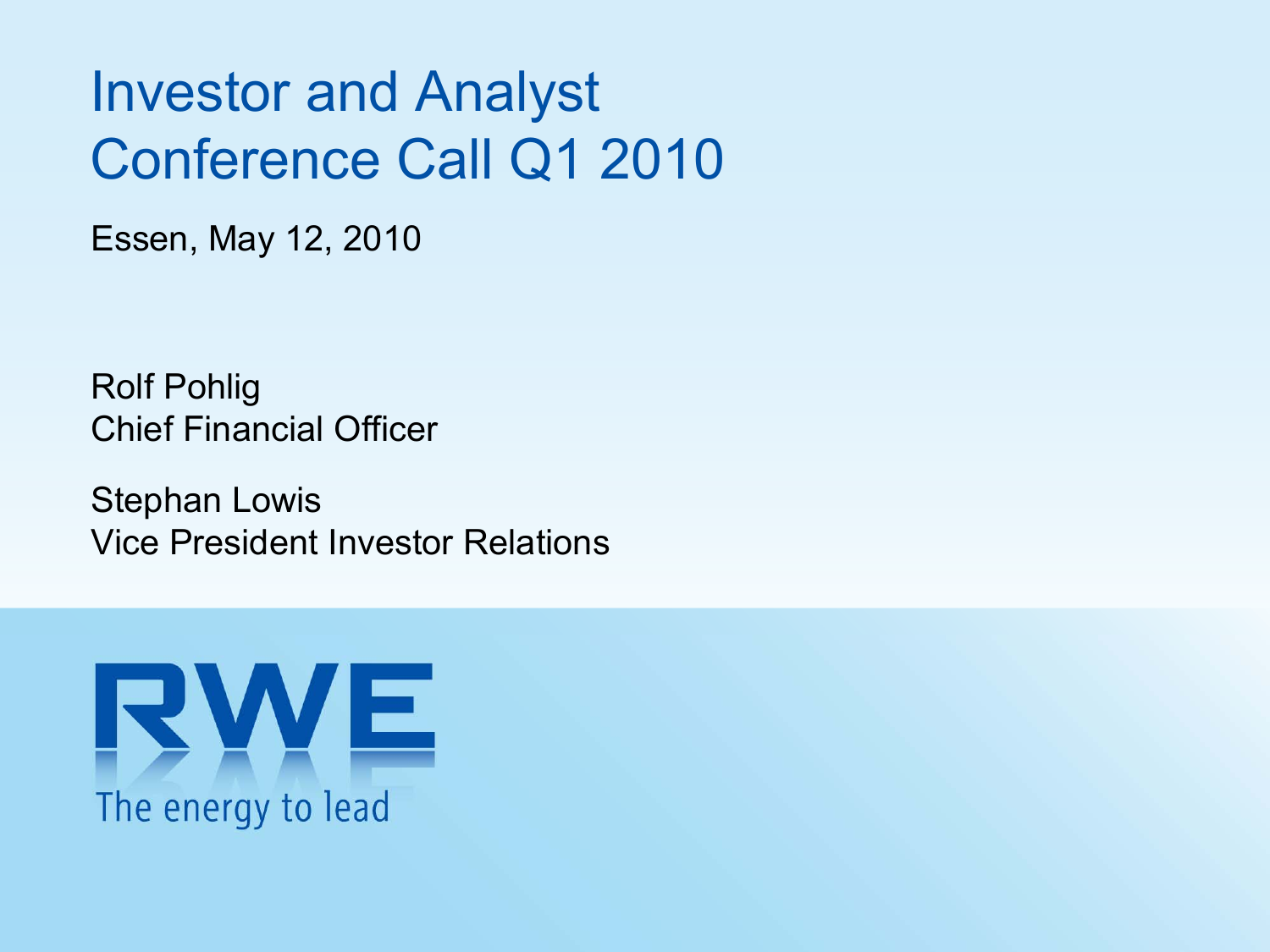#### Forward-Looking Statement

This presentation contains certain forward-looking statements within the meaning of the US federal securities laws. Especially all of the following statements:

- > Projections of revenues, income, earnings per share, capital expenditures, dividends, capital structure or other financial items;
- > Statements of plans or objectives for future operations or of future competitive position;
- > Expectations of future economic performance; and
- > Statements of assumptions underlying several of the foregoing types of statements

are forward-looking statements. Also words such as "anticipate", "believe", "estimate", "intend", "may", "will", "expect", "plan", "project" "should" and similar expressions are intended to identify forward-looking statements. The forward-looking statements reflect the judgement of RWE's management based on factors currently known to it. No assurances can be given that these forward-looking statements will prove accurate and correct, or that anticipated, projected future results will be achieved. All forward-looking statements are subject to various risks and uncertainties that could cause actual results to differ materially from expectations. Such risks and uncertainties include, but are not limited to, changes in general economic and social environment, business, political and legal conditions, fluctuating currency exchange rates and interest rates, price and sales risks associated with a market environment in the throes of deregulation and subject to intense competition, changes in the price and availability of raw materials, risks associated with energy trading (e.g. risks of loss in the case of unexpected, extreme market price fluctuations and credit risks resulting in the event that trading partners do not meet their contractual obligations), actions by competitors, application of new or changed accounting standards or other government agency regulations, changes in, or the failure to comply with, laws or regulations, particularly those affecting the environment and water quality (e.g. introduction of a price regulation system for the use of power grid, creating a regulation agency for electricity and gas or introduction of trading in greenhouse gas emissions), changing governmental policies and regulatory actions with respect to the acquisition, disposal, depreciation and amortization of assets and facilities, operation and construction of plant facilities, production disruption or interruption due to accidents or other unforeseen events, delays in the construction of facilities, the inability to obtain or to obtain on acceptable terms necessary regulatory approvals regarding future transactions, the inability to integrate successfully new companies within the RWE Group to realise synergies from such integration and finally potential liability for remedial actions under existing or future environmental regulations and potential liability resulting from pending or future litigation. Any forwardlooking statement speaks only as of the date on which it is made. RWE neither intends to nor assumes any obligation to update these forward-looking statements. For additional information regarding risks, investors are referred to RWE's latest annual report and to other most recent reports filed with the Frankfurt Stock Exchange or SIX Swiss Exchange and to information available on the Internet at www.rwe.com.

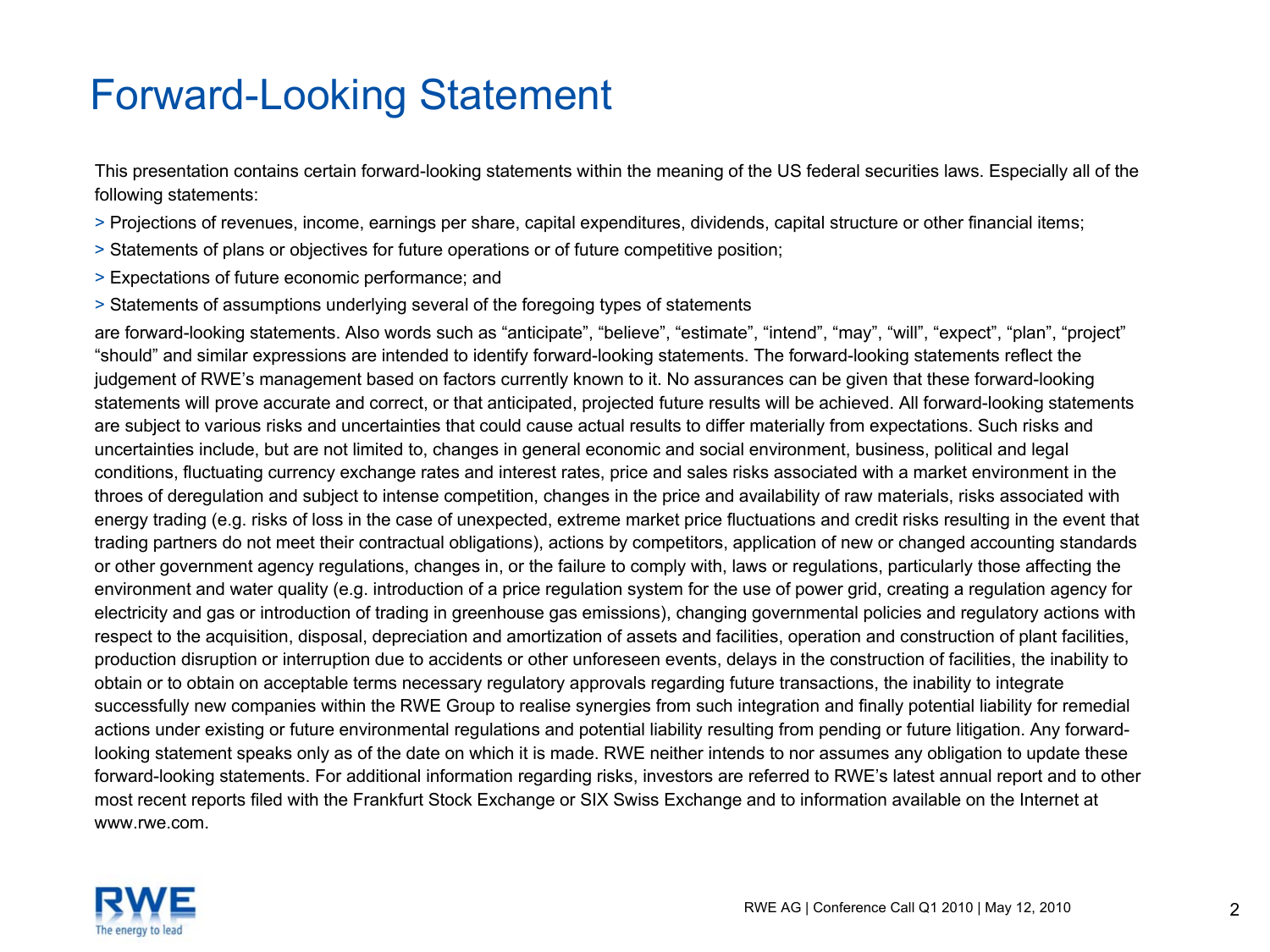### A good start to 2010

- Strong operating performance: EBITDA +16%, operating result +14%, recurrent net income +15%
	- Successful integration of Essent strong earnings contribution in Q1 2010
	- With the commissioning of the Lingen CCGT in April the first of our major power plant projects has been finished
	- "Green GECCO" cooperation between RWE Innogy and 26 municipal utilities and regional electricity companies
	- Purchase of 4.8 TWh generation rights from decommissioned Stade nuclear power station for our Biblis A nuclear plant
- 
- Outlook for 2010 confirmed good prospects for an attractive dividend

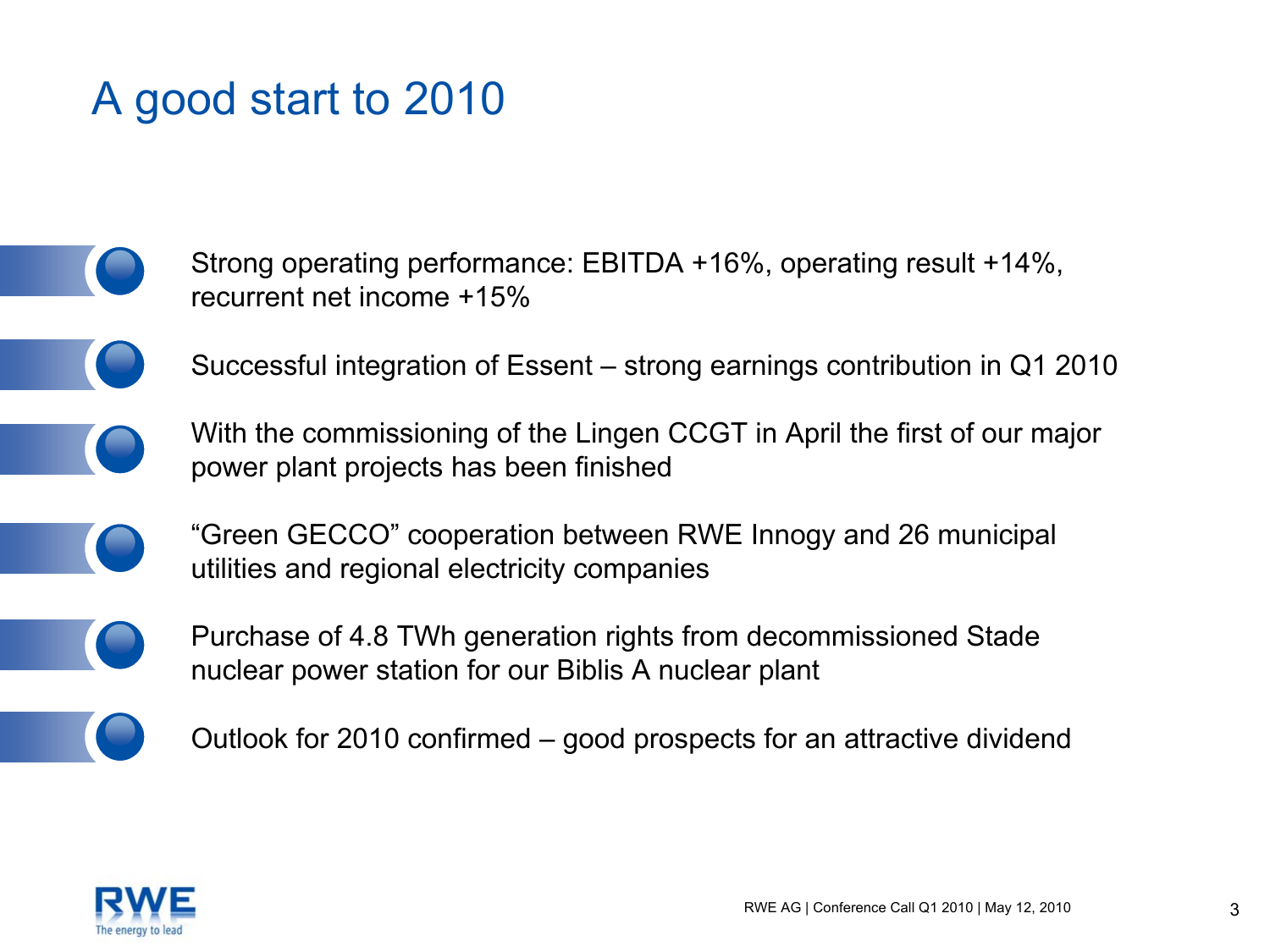### RWE Group key performance indicators

| January - March<br>$\epsilon$ million | 2010   | 2009   | change<br>in $%$ |
|---------------------------------------|--------|--------|------------------|
|                                       |        |        |                  |
| <b>External revenue</b>               | 15,267 | 14,516 | $+5.2%$          |
| Cash flows from operating activities  | 1,509  | 533    | $+183.1%$        |
| <b>EBITDA</b>                         | 3,574  | 3,090  | $+15.7%$         |
| <b>Operating result</b>               | 2,987  | 2,624  | $+13.8%$         |
| Non-operating result                  | $-244$ | 424    |                  |
| <b>Financial result</b>               | $-402$ | $-510$ | $+21.2%$         |
| Taxes on income                       | $-667$ | $-703$ | $+5.1%$          |
| Net income                            | 1,557  | 1,745  | $-10.8%$         |
| Recurrent net income                  | 1,739  | 1,507  | $+15.4%$         |
| Average number of shares (thousands)  | 533.6  | 531.9  | $+0.3%$          |
| Earnings per share (EPS)<br>(€)       | 2.92   | 3.28   | $-11.0%$         |
| (€)<br><b>Recurrent EPS</b>           | 3.26   | 2.83   | $+15.2%$         |

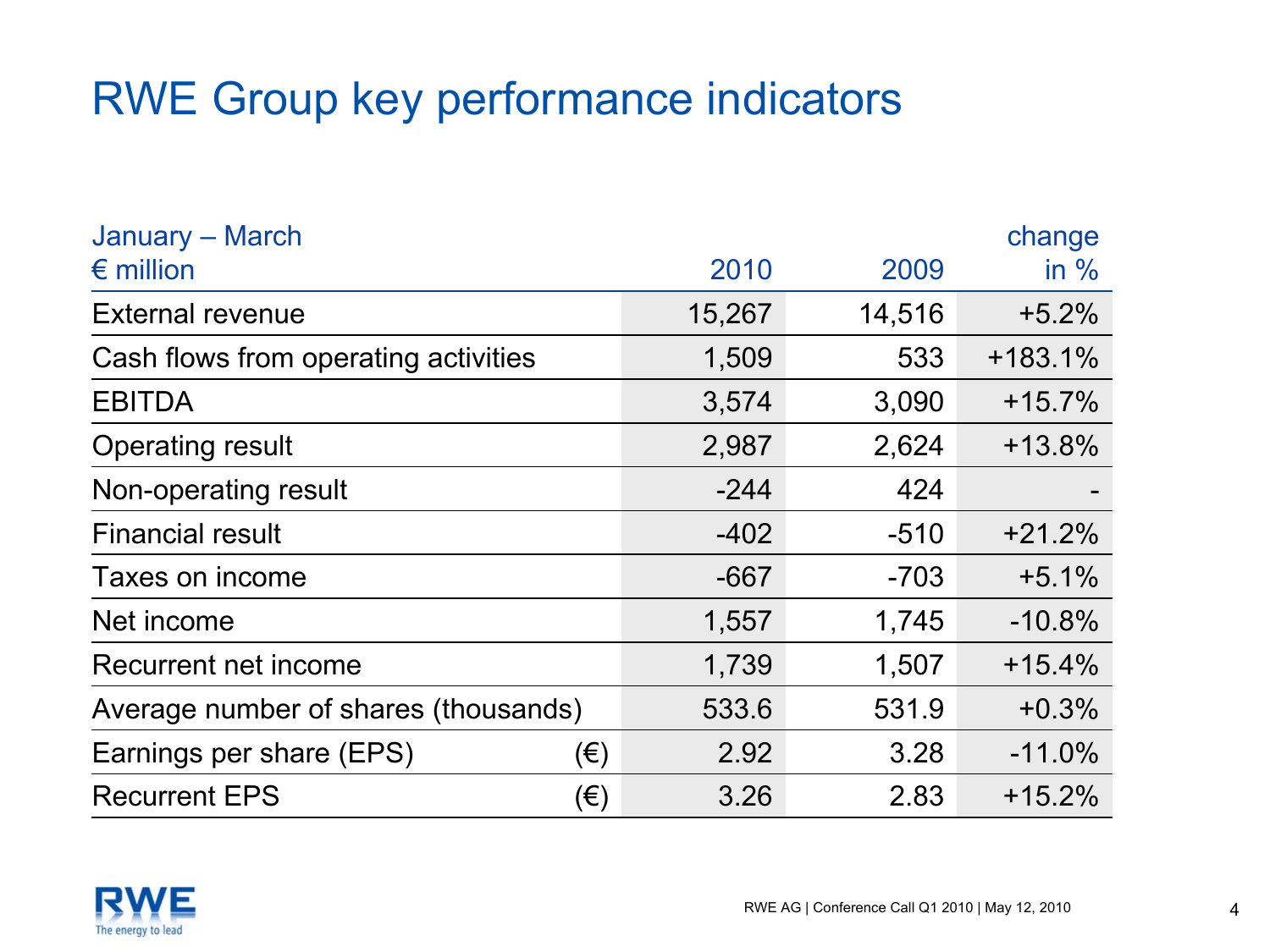# Performance of the Germany Division (I) Power Generation Business Area (RWE Power)



#### **Guidance for 2010: significantly above previous year**



- Higher availability of Biblis nuclear power plant
- Lower fuel costs and costs for  $CO<sub>2</sub>$  emission certificates
- Lower fixed operating and maintenance costs
- Lower realised electricity prices
- Higher staff costs

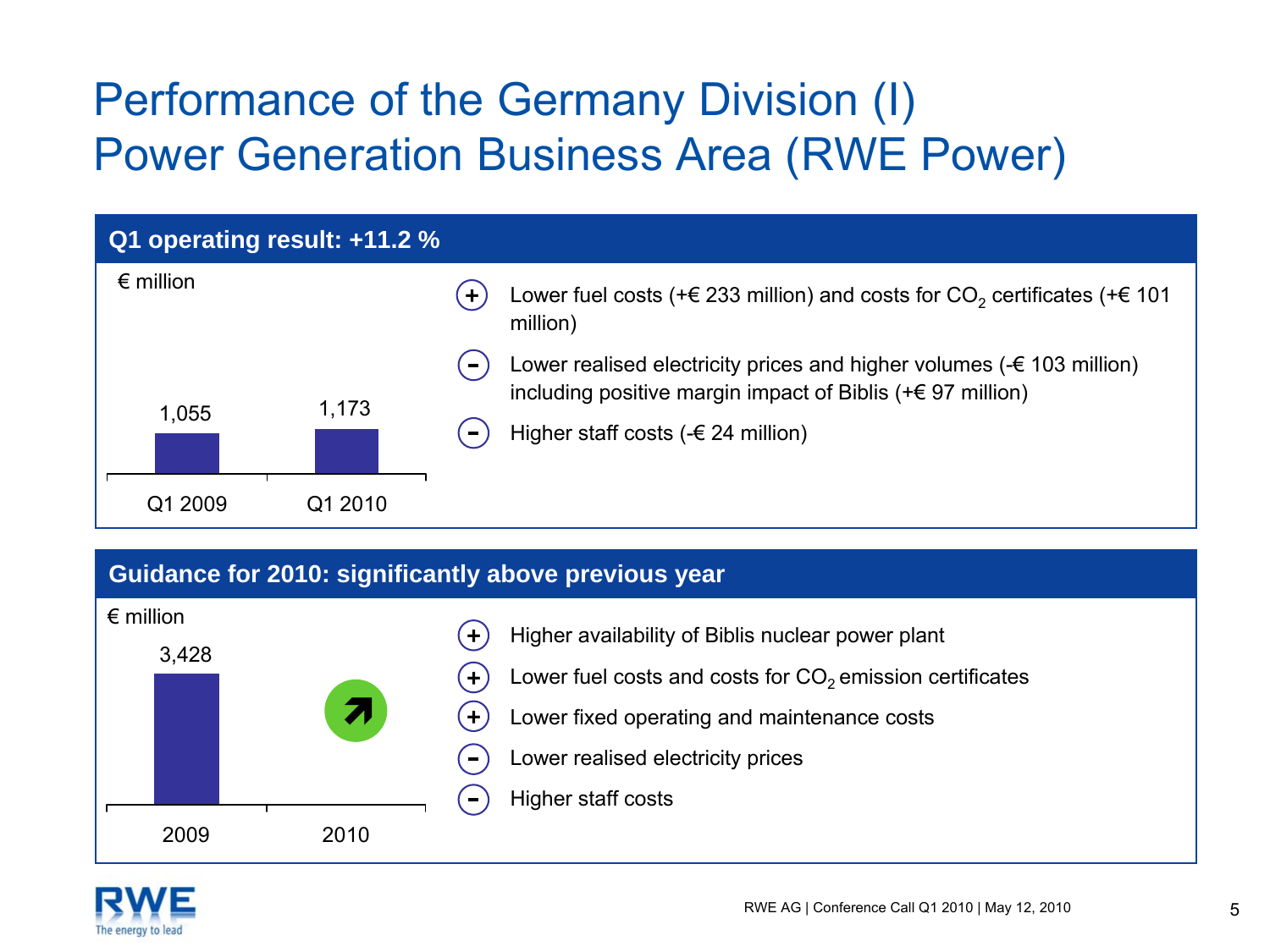# Forward selling by RWE Power in the German market



(average realised price for forward 2008: €58/MWh, for forward 2009: €70/MWh) 1 Forward selling as of 01.05.2010; price data as of 07.05.2010



(Base load forwards in €/MWh)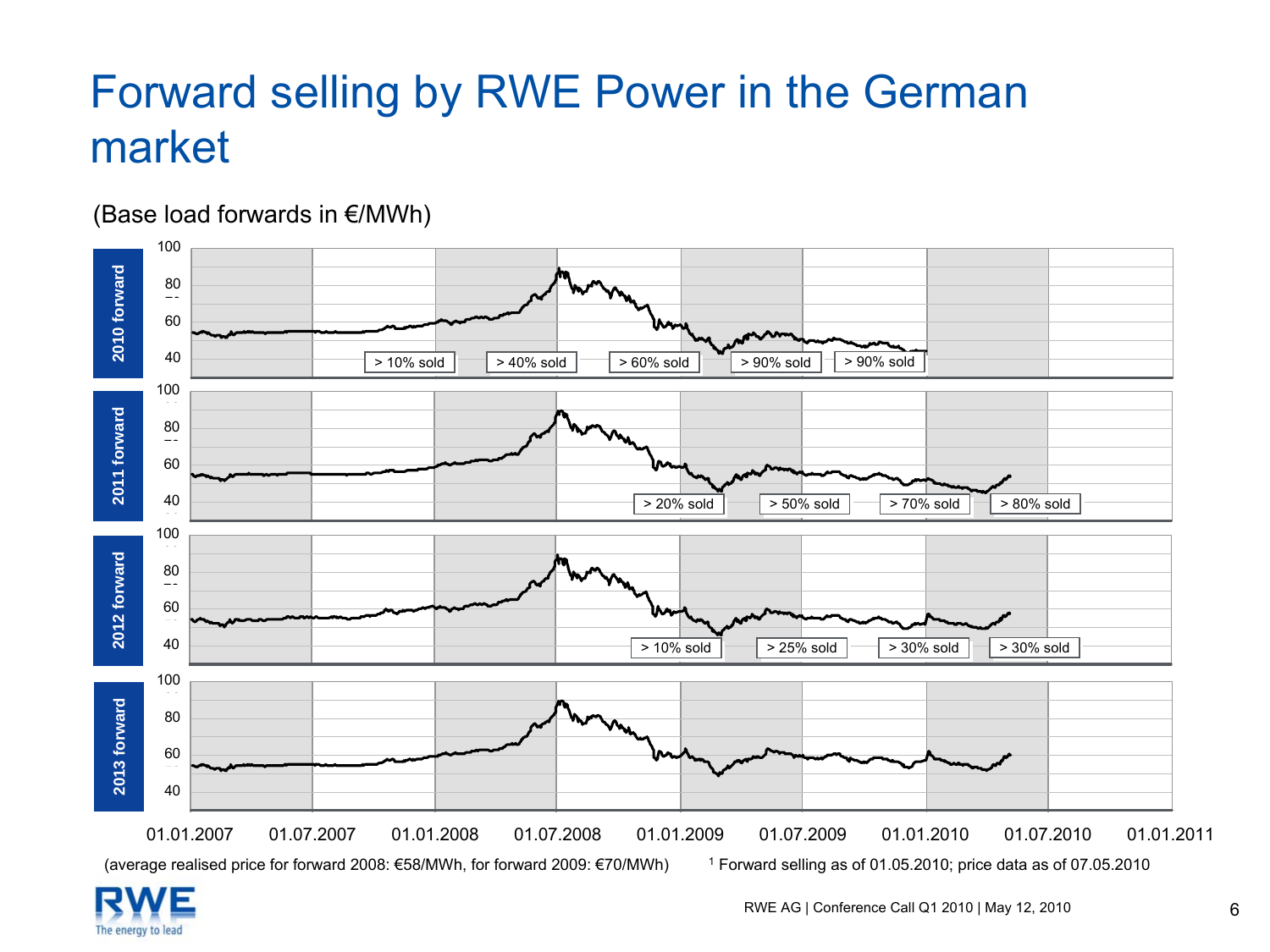# Performance of the Germany Division (II) Sales and Distribution Networks Business Area



Refunding of excess proceeds ("Mehrerlösabschöpfung"), partly offset by lower costs for network losses



2009 2010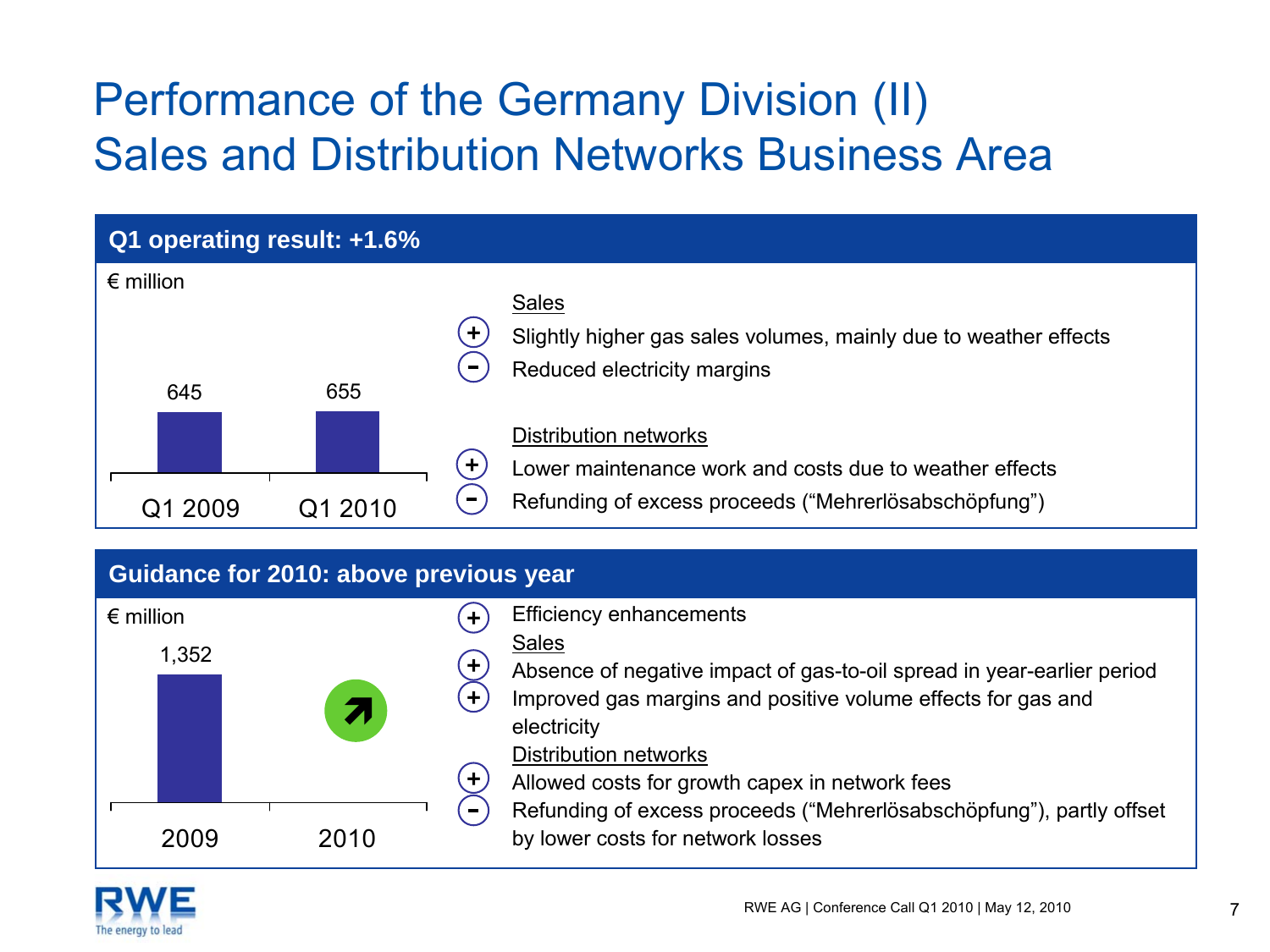# Performance of the Netherlands/Belgium Division (Essent)

| Q1 operating result:                 |         |                                                                                                                                                                                                                                                        |
|--------------------------------------|---------|--------------------------------------------------------------------------------------------------------------------------------------------------------------------------------------------------------------------------------------------------------|
| $\epsilon$ million<br>$\blacksquare$ | 281     | First-time consolidation of Essent<br>$\ddot{\phantom{1}}$<br>RWE Energy Nederland (REN) included in "other/consolidation" in Q1<br>$\ddot{}$<br>2009<br>Operating performance: Higher gas sales mainly due to weather effects<br>$\ddot{\phantom{1}}$ |
| Q1 2009                              | Q1 2010 |                                                                                                                                                                                                                                                        |

#### **Guidance for 2010: significantly above previous year**



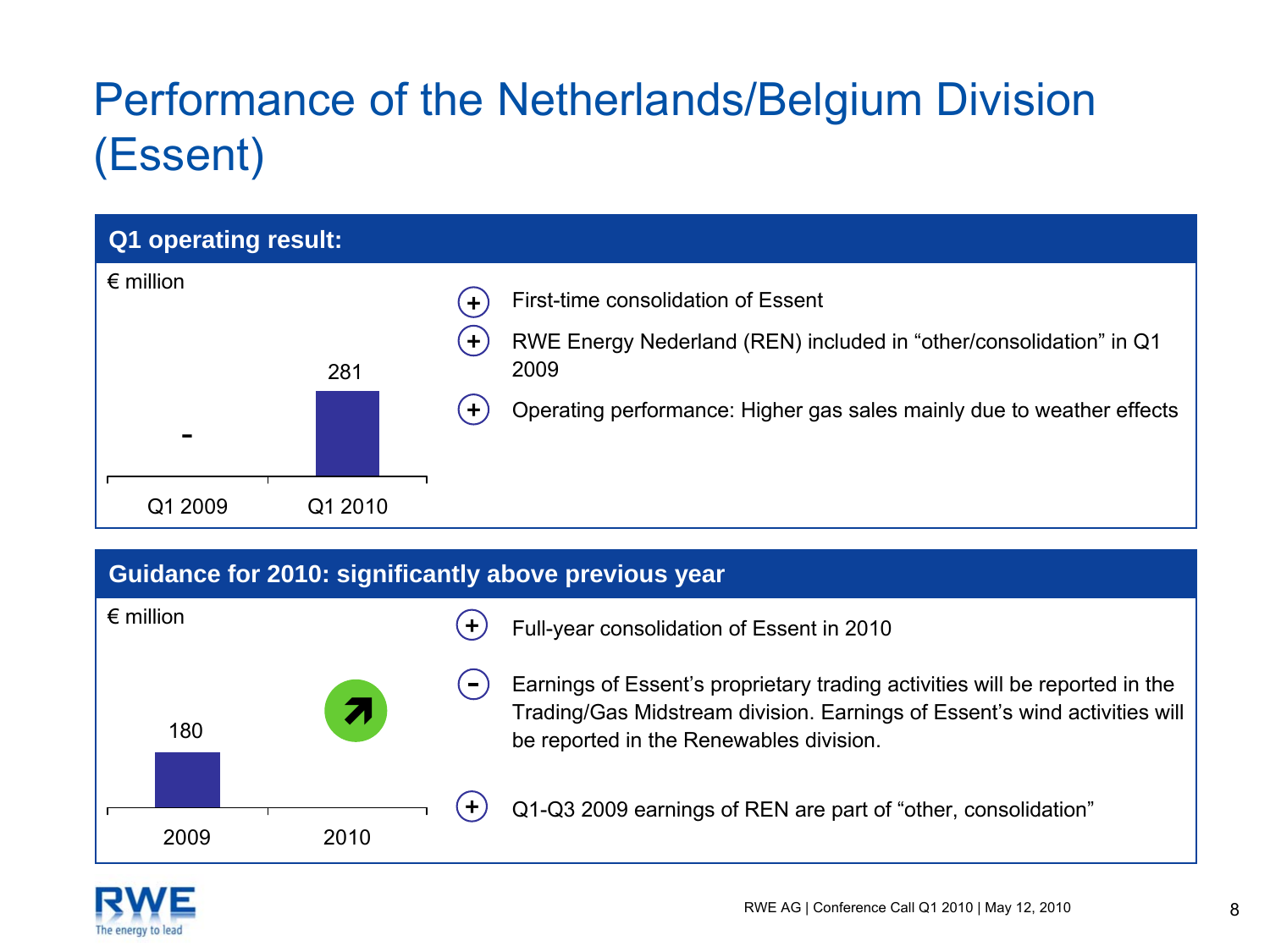# Performance of the United Kingdom Division (RWE npower)



|                    | Guidance for 2010: slightly above previous year |                                                                                                                                                                                    |
|--------------------|-------------------------------------------------|------------------------------------------------------------------------------------------------------------------------------------------------------------------------------------|
| $\epsilon$ million |                                                 | Sustained cost & efficiency improvements<br>$\left( \cdot \right)$                                                                                                                 |
| 247                |                                                 | Power generation<br>$\pm$<br>Commissioning of Staythorpe CCGT in H2 2010<br>Lower generation spreads                                                                               |
| 2009               | 2010                                            | Retail<br>Slight reduction in energy purchasing costs mainly offset by<br>$+1$<br>electricity (31.03.09) and gas price (26.03.10) reductions<br>Higher electricity network charges |

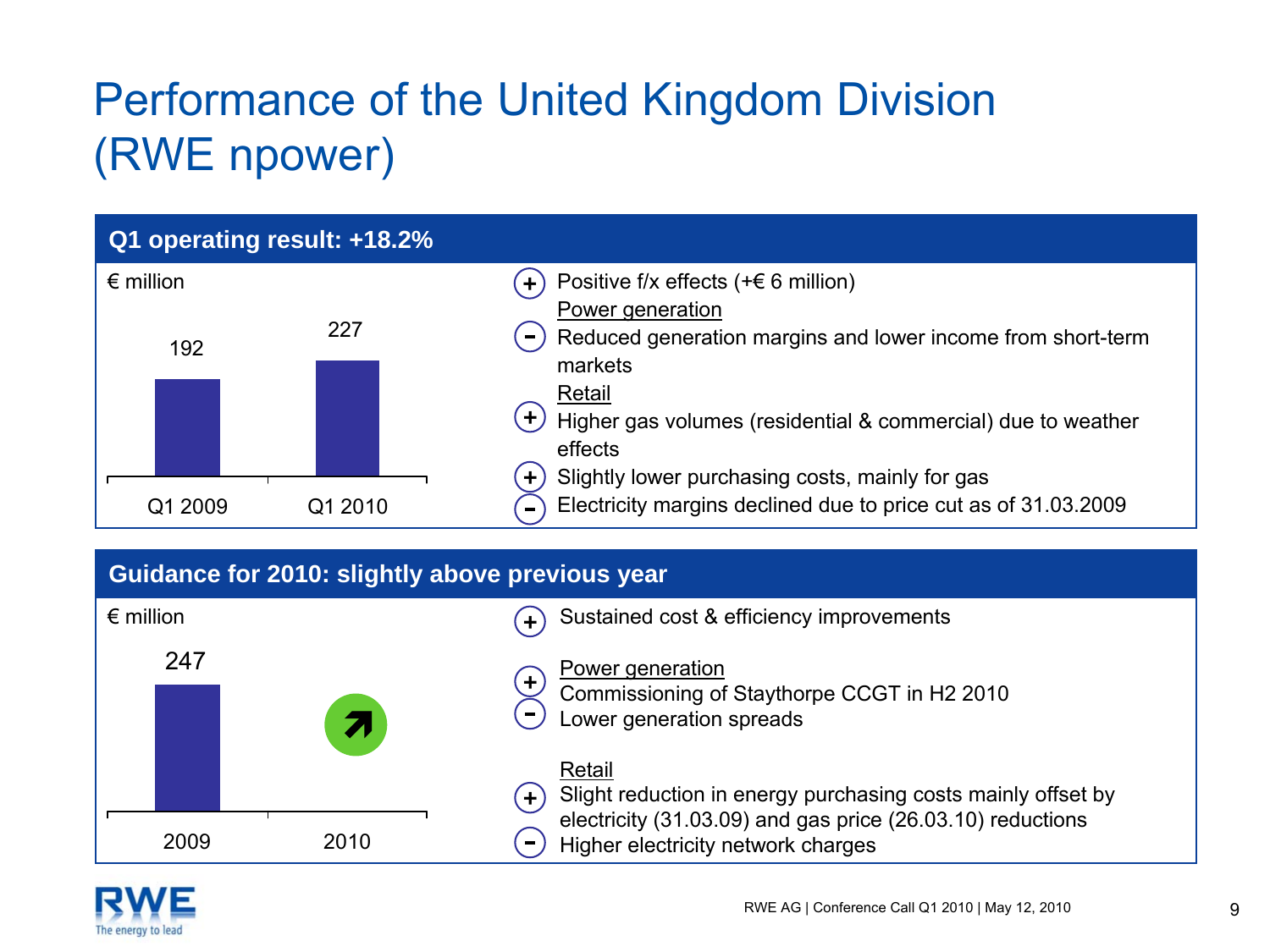## Performance of the Central & Eastern Europe Division



#### **Guidance for 2010: below previous year**



- Lower gas margins in the Czech gas sales business
- Higher earnings contribution from our regional Czech gas network business
- Lower electricity generation and sales margins in Hungary

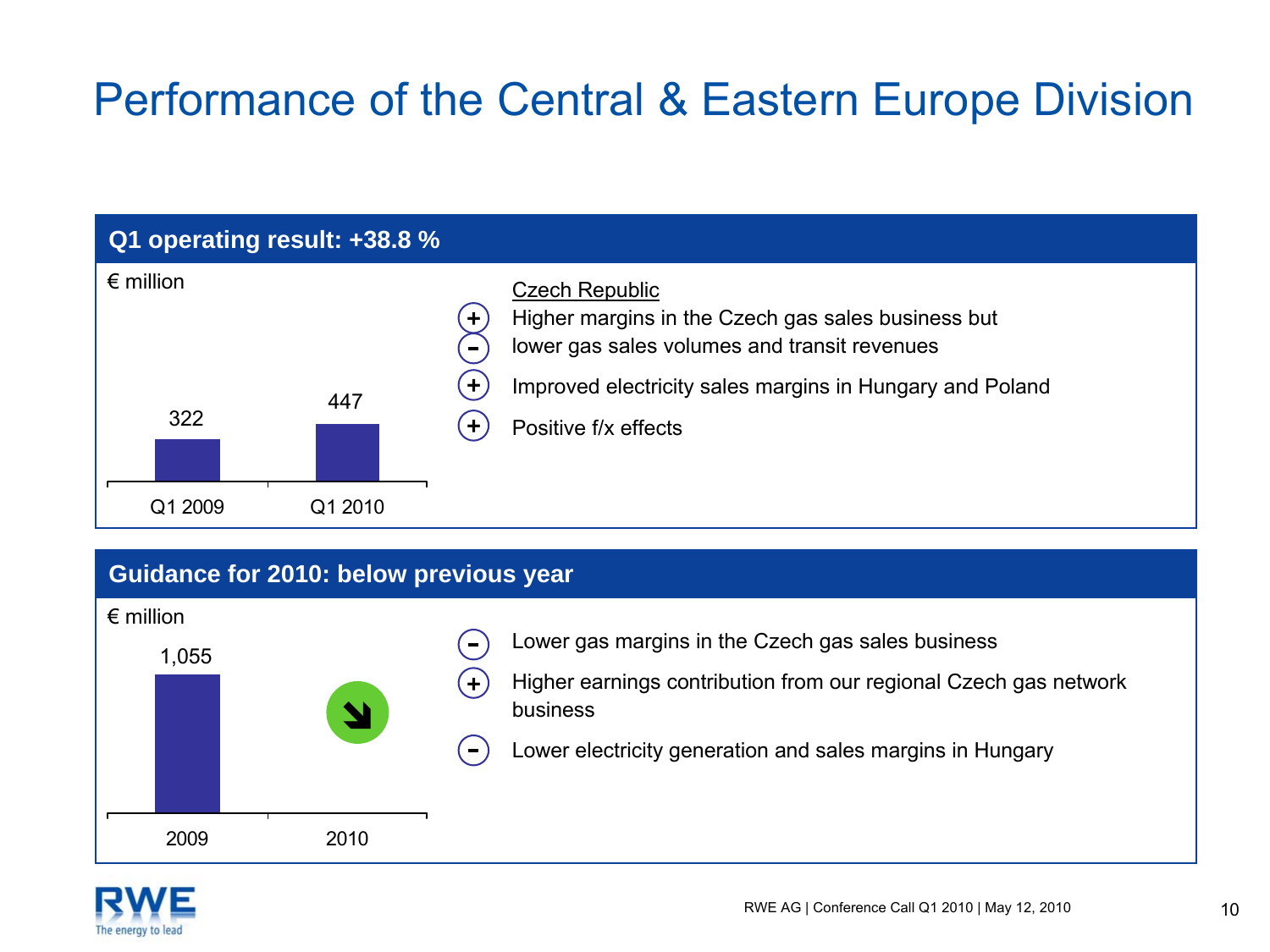# Performance of the Renewables Division (RWE Innogy)

# Q1 2009 Q1 2010 2030€ million

**Q1 operating result: +50.0 %**

- First-time consolidation of Essent wind activities  $(+& 6$  million)
- First-time consolidation effect from Danta de Energias
- Commissioning of Rhyl Flats wind farm (90 MW) in December 2009
- Upfront costs of large investment programme
- Reduced electricity prices and lower wind volumes

#### **Guidance for 2010: significantly above previous year**

**+ +**

**+**

 $\blacksquare$ 



- First-time consolidation of Essent's wind activities
- Further results from growth investment programme
- Upfront costs of large investment programme
- Lower electricity prices

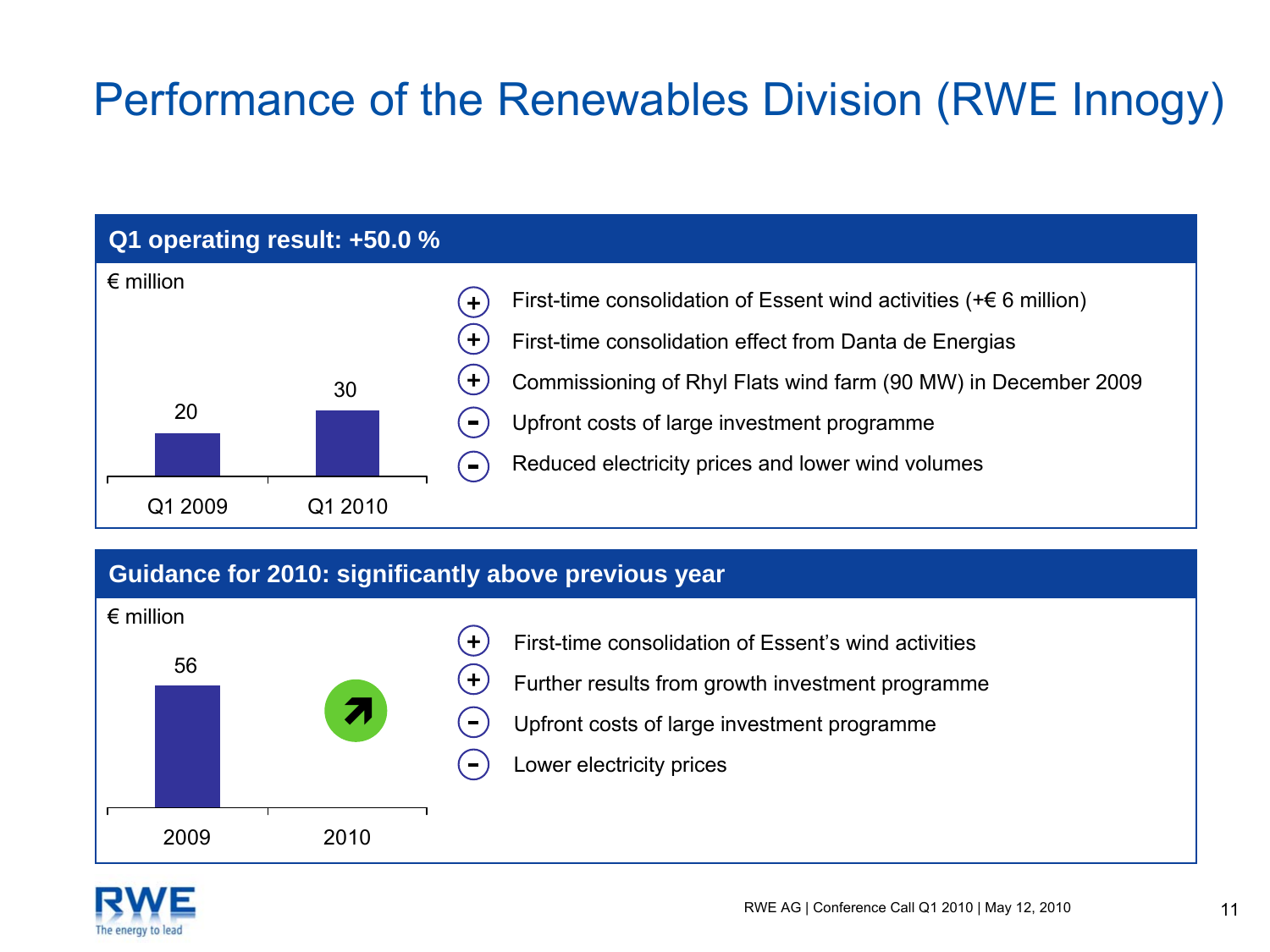# Performance of the Upstream Gas & Oil Division (RWE Dea)



#### **Guidance for 2010: significantly above previous year**



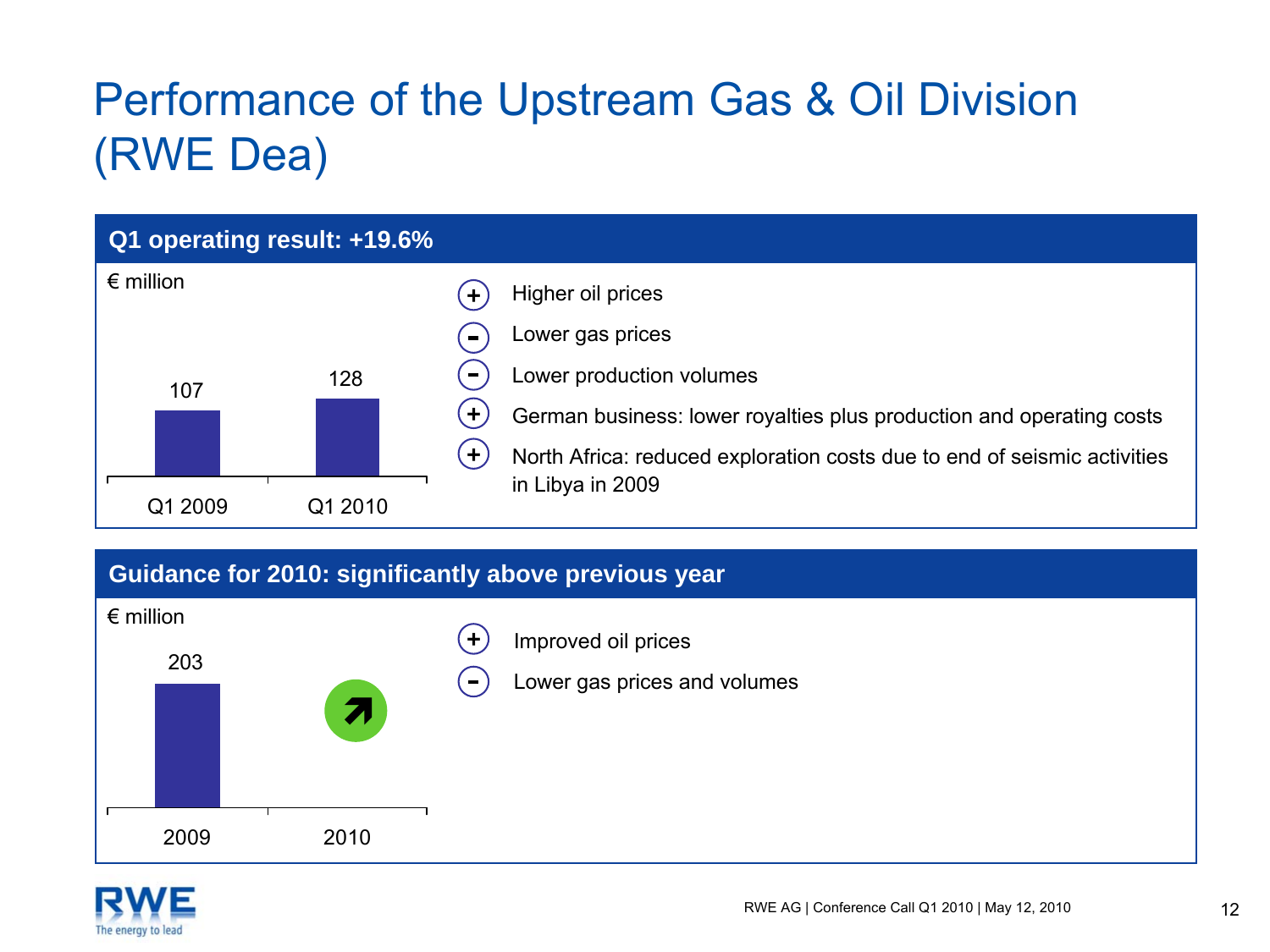# Performance of the Trading/Gas Midstream Division (RWE Supply & Trading)



#### **Guidance for 2010: significantly below previous year**



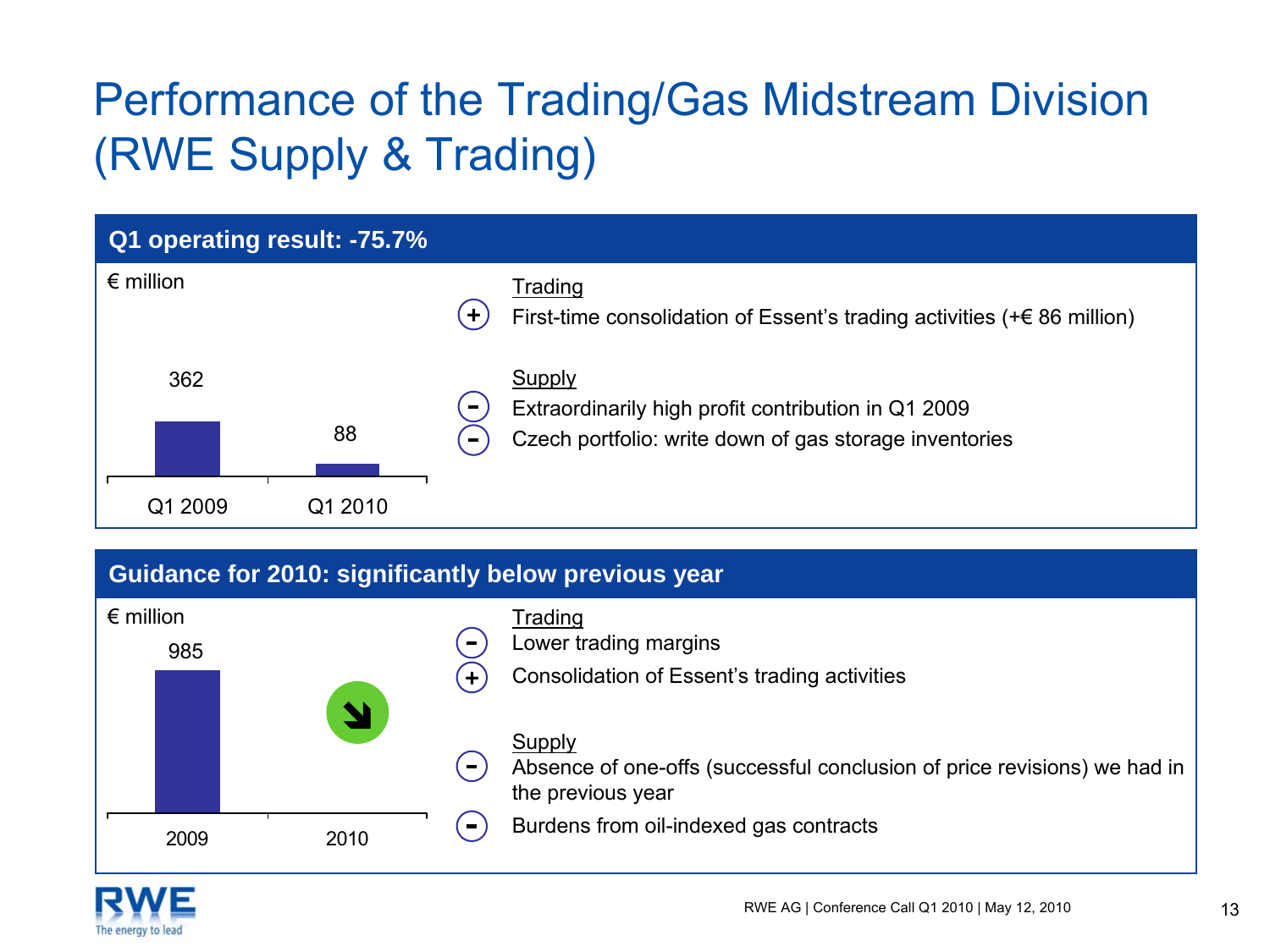### Non-operating result

| <b>Total</b>                                | $-244$                   | 424  | $-668$               |
|---------------------------------------------|--------------------------|------|----------------------|
| Restructuring, other                        | 202                      | 38   | 164                  |
| Earnings impact of commodity<br>derivatives | $-443$                   | 382  | $-825$               |
| <b>Impairment losses</b>                    | $\overline{\phantom{0}}$ | -    |                      |
| Capital gains                               | $-3$                     | 4    | -7                   |
| January – March<br>$\epsilon$ million       | 2010                     | 2009 | Change<br>(absolute) |

¾ Capital gains: No major capital gains in 2009 and 2010.

¾ Earnings impact of commodity derivatives: Mainly related to derivatives to secure our gas forward sales in our Sales and Distribution business area and Trading/Gas Midstream division. In Q1 2010 also the first-time marked-to-market valuation of our German gas purchase portfolio.

**► Restructuring, other:** 

- Adjustment of provisions for loss-making contracts
- Amortisation of RWE npower's customer accounts (-€ 63 million; Q1 2009: -€ 63 million)

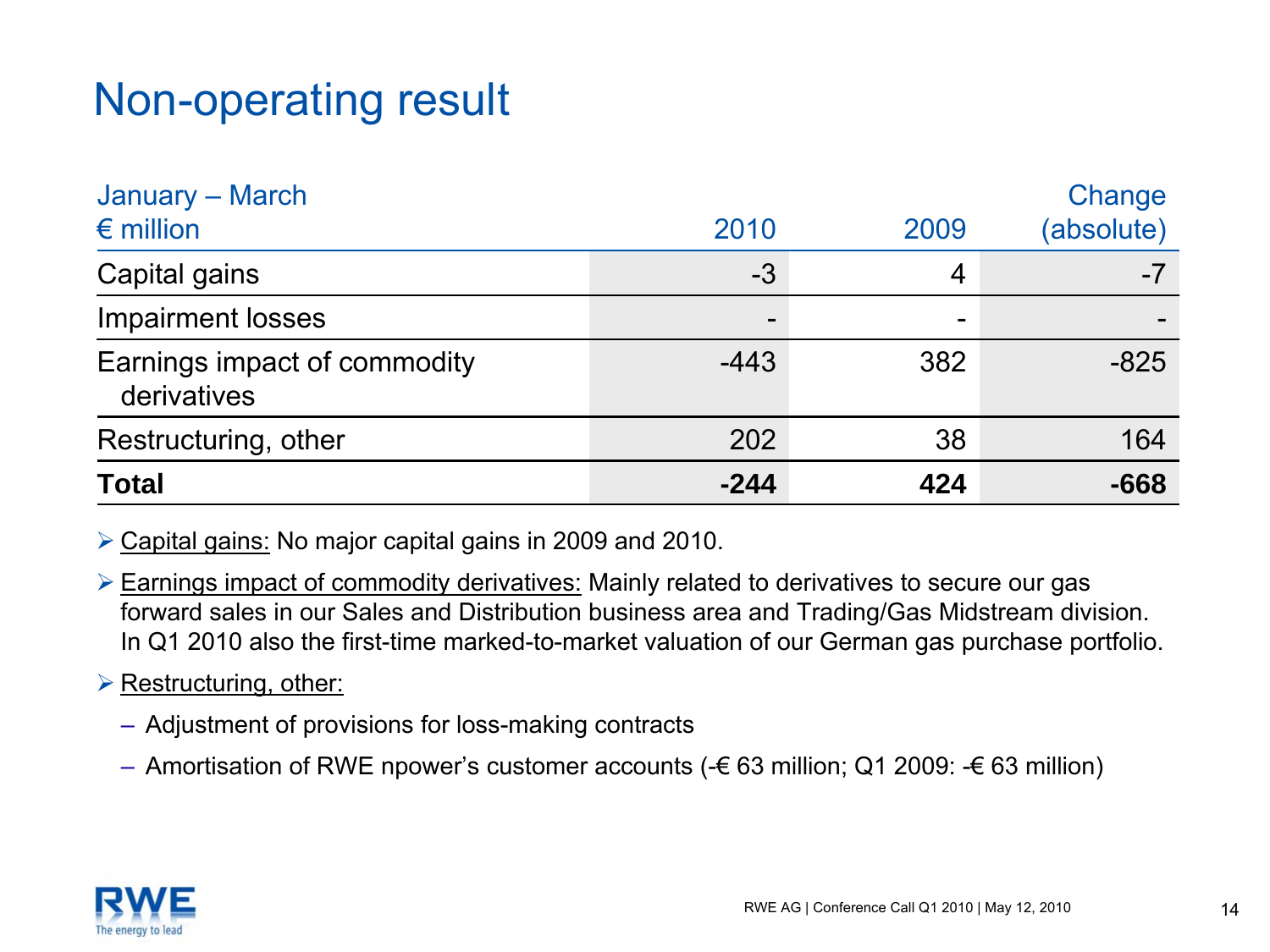### Financial result

| January – March<br>$\epsilon$ million           | 2010   | 2009   | Change<br>(absolute) |
|-------------------------------------------------|--------|--------|----------------------|
| Net interest                                    | $-199$ | $-114$ | $-85$                |
| Interest accretion to non-current<br>provisions | $-218$ | $-221$ | $\mathbf{3}$         |
| Other financial result                          | 15     | $-175$ | 190                  |
| <b>Total</b>                                    | $-402$ | $-510$ | 108                  |

#### $\triangleright$  Net interest

- Higher interest expenses due to increased debt used to finance our growth investment programme, especially the Essent acquisition

- Lower interest income due to disposal of securities

#### ¾ Interest accretion to non-current provisions

- No major changes compared to the year-earlier period

#### $\triangleright$  Other financial result

- Gains from the sale of securities in Q1 2010 and absence of losses realised by the sale of securities and write-downs of securities in Q1 2009

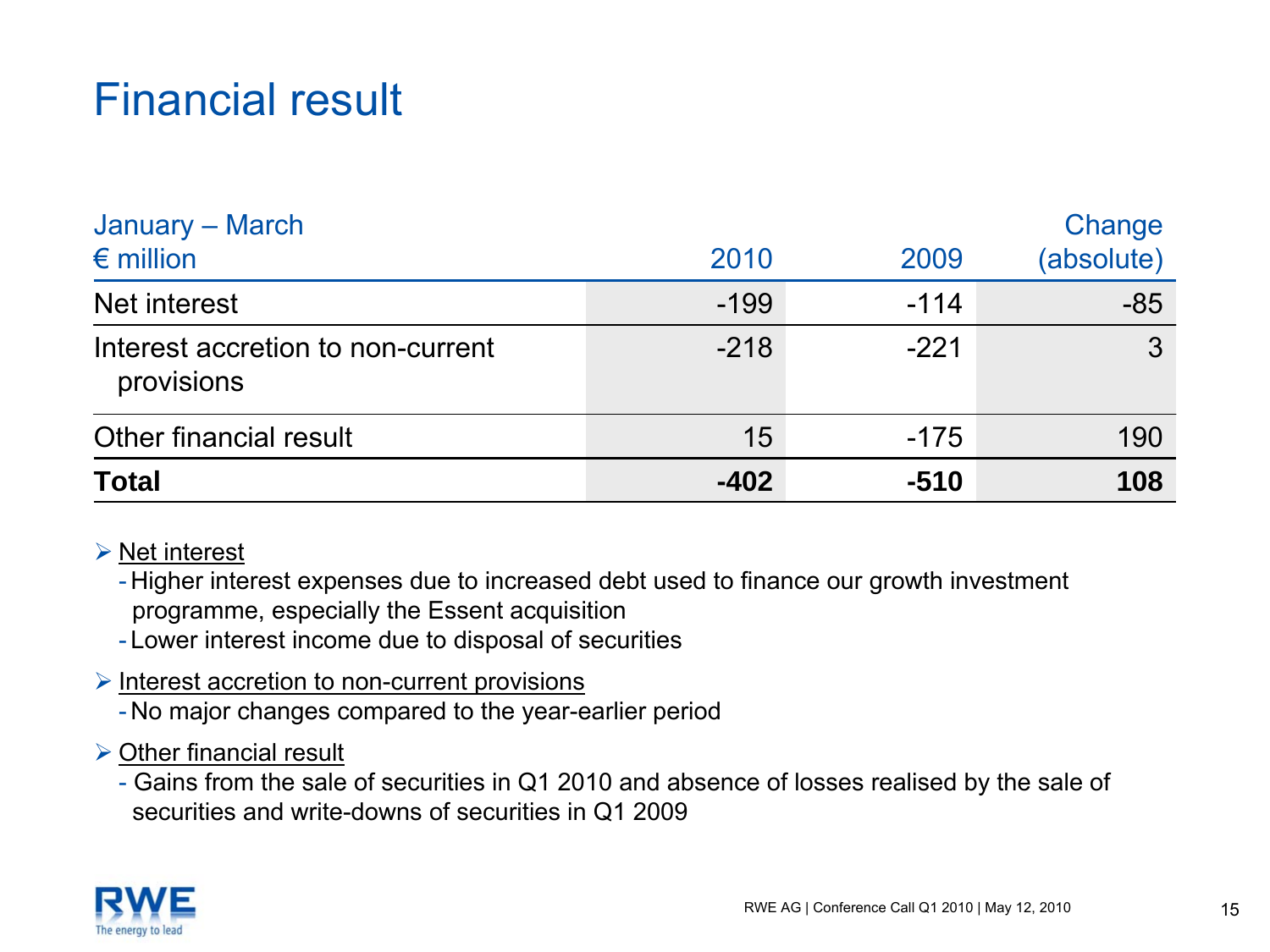### Cash flow statement

| January - March<br>$\epsilon$ million                   | 2010          | 2009            | Change<br>(absolute) |
|---------------------------------------------------------|---------------|-----------------|----------------------|
| Funds from operations (FFO)                             | 2,362         | 1,940           | 422                  |
| Change in working capital<br>of which variation margins | $-853$<br>173 | $-1,407$<br>900 | 554<br>$-727$        |
| Cash flows from operating activities                    | 1,509         | 533             | 976                  |
| Capex on fixed assets                                   | 1,175         | 853             | 322                  |
| Free cash flow                                          | 334           | $-320$          | 654                  |

#### $>$ FFO

- Mainly positive operating earnings trend and Essent consolidation

- $\triangleright$  Change in working capital
	- Among other things increased build-up of accounts payable related to OTC purchase contracts which are settled at later payment dates
- $\triangleright$  Capex on fixed assets
	- Increased mainly due to Essent consolidation

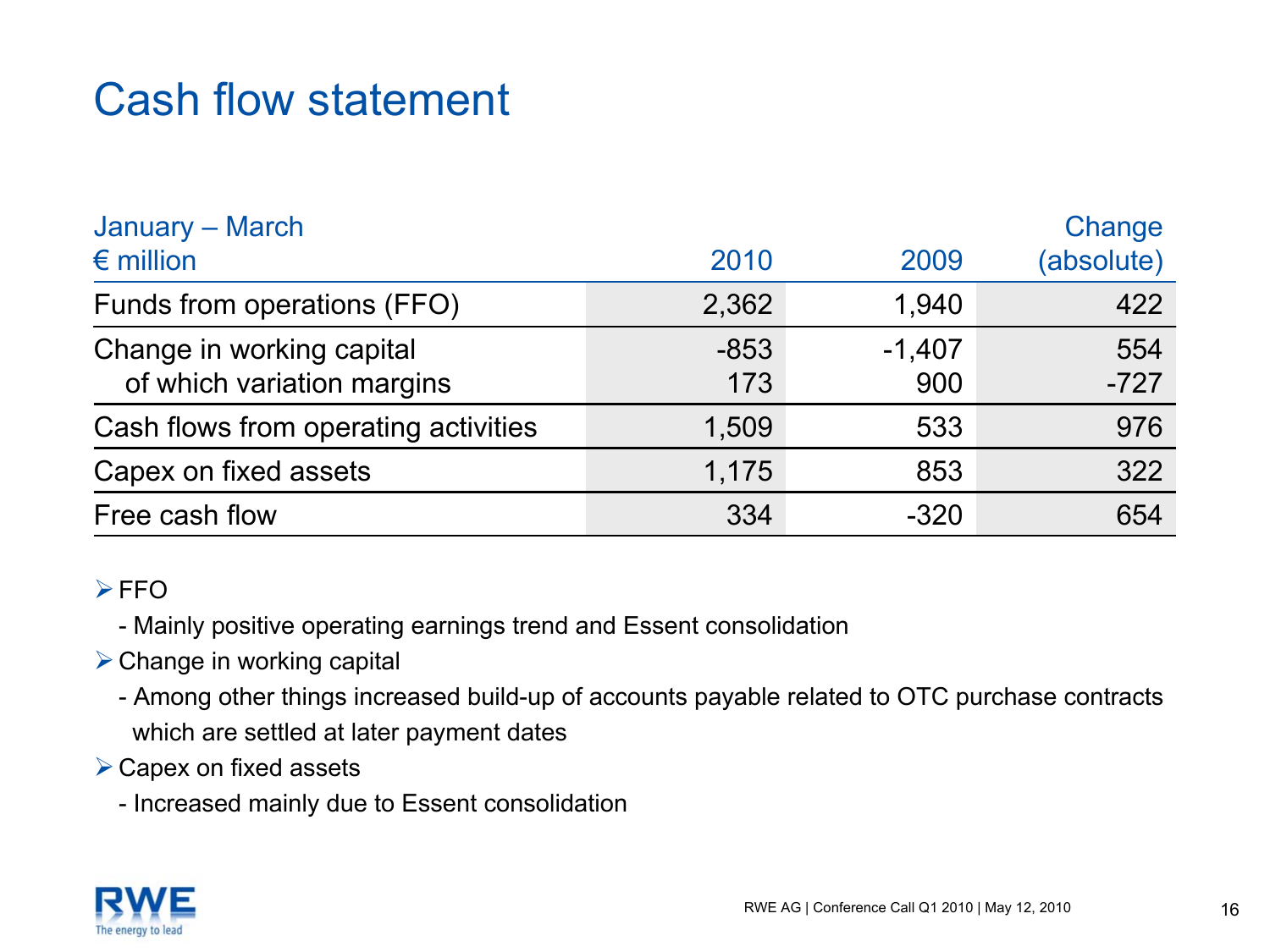#### Outlook for 2010

|                                     |   | 2009<br>$\epsilon$ million | 2010<br>forecast                        |
|-------------------------------------|---|----------------------------|-----------------------------------------|
| <b>EBITDA</b>                       |   | 9,165                      | $+5 - 10\%$                             |
| <b>Operating result</b>             |   | 7,090                      | $+$ ca. 5%                              |
| Recurrent net income                |   | 3,532                      | $+$ ca. 5%                              |
| <b>Dividend</b>                     | € | 3.50                       | Payout ratio $50\% - 60\%$ <sup>1</sup> |
| Capex on fixed assets $\epsilon$ bn |   | 5.9                        | ca. 7.0                                 |

<sup>1</sup> Based on recurrent net income

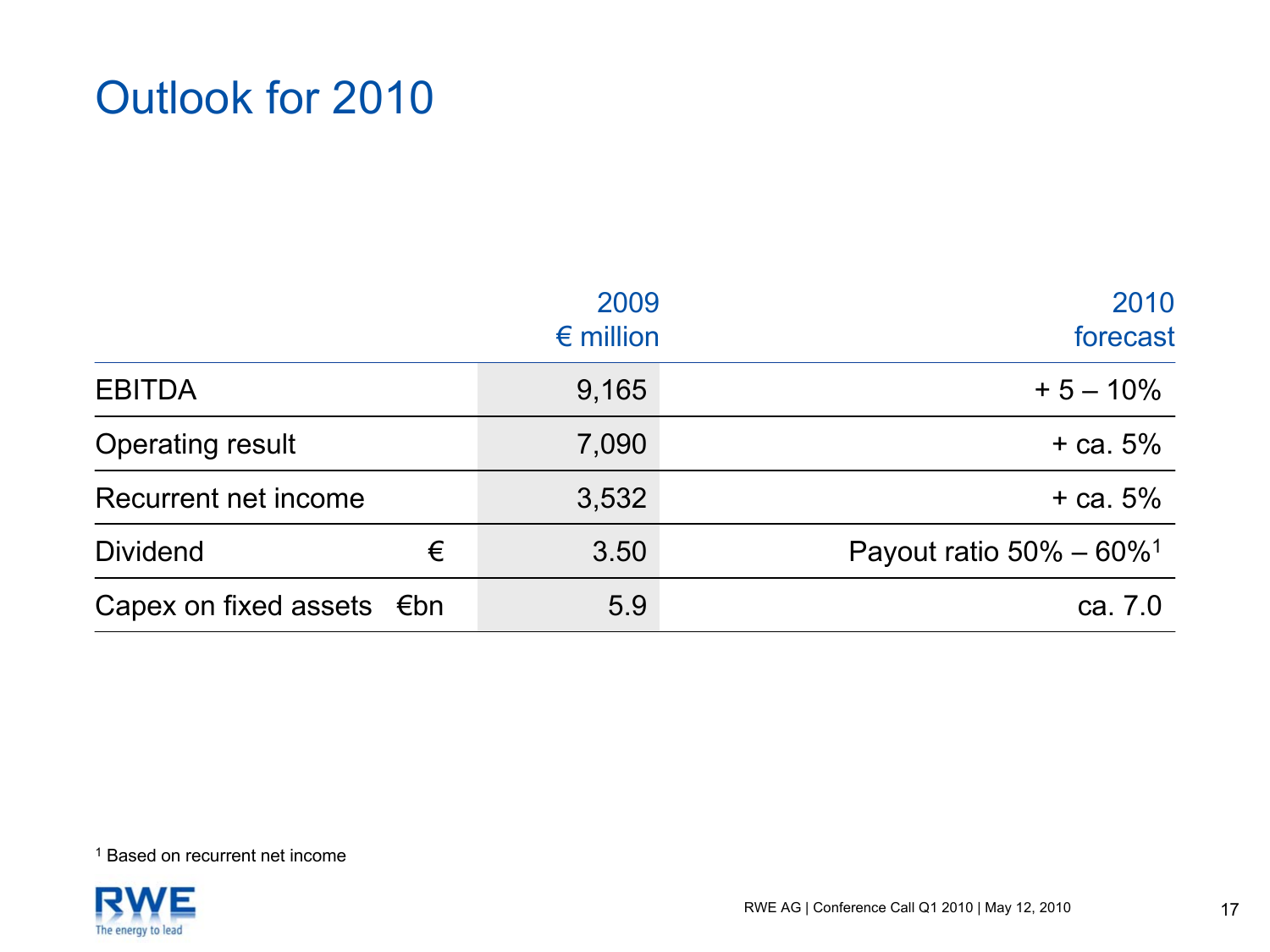

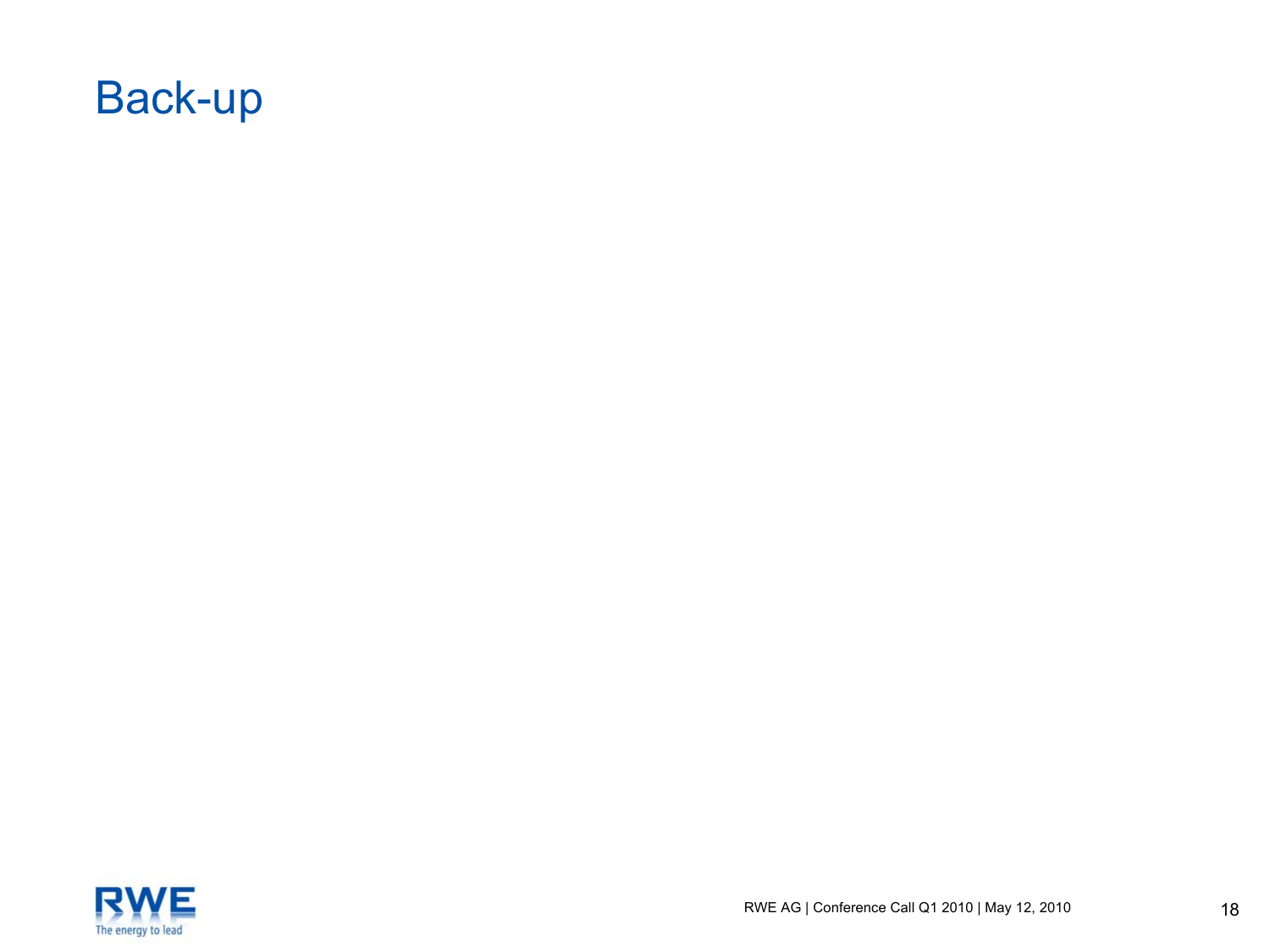# RWE Group electricity production (by geographic regions)

| January - March                                 |             |            |           | <b>Other</b> | <b>Total</b> | <b>Total</b> |
|-------------------------------------------------|-------------|------------|-----------|--------------|--------------|--------------|
| in TWh                                          | Germany     | <b>UK</b>  | <b>NL</b> | Internat.    | 2010         | 2009         |
| Lignite                                         | 17.0        |            |           | 1.5          | 18.5         | 18.3         |
| <b>Nuclear</b>                                  | 11.3        |            |           |              | 11.3         | 9.9          |
| Hard coal<br>thereof contracts                  | 11.0<br>6.9 | 3.7        | 1.7       | 0.2          | 16.6<br>6.9  | 15.0<br>5.2  |
| Gas                                             | 3.6         | 5.3        | 2.1       | 0.1          | 11.1         | 6.1          |
| Renewable energies<br>thereof contracts         | 1.1<br>0.1  | 0.3<br>0.2 | 0.5       | 0.5          | 2.4<br>0.3   | 1.5<br>0.3   |
| Pumped storage, oil, other<br>thereof contracts | 0.5<br>0.4  |            |           |              | 0.5<br>0.4   | 0.6<br>0.4   |
| <b>Subtotal</b>                                 | 44.5        | 9.3        | 4.3       | 2.3          | 60.4         | 51.4         |
| Electricity purchases <sup>1</sup>              | 13.0        | 5.7        | 2.0       | 5.7          | 26.4         | 31.1         |
| <b>Total</b>                                    | 57.5        | 15.0       | 6.3       | 8.0          | 86.8         | 82.5         |

<sup>1</sup> Net, excluding trading. Purchases for physical deliveries to customers only.

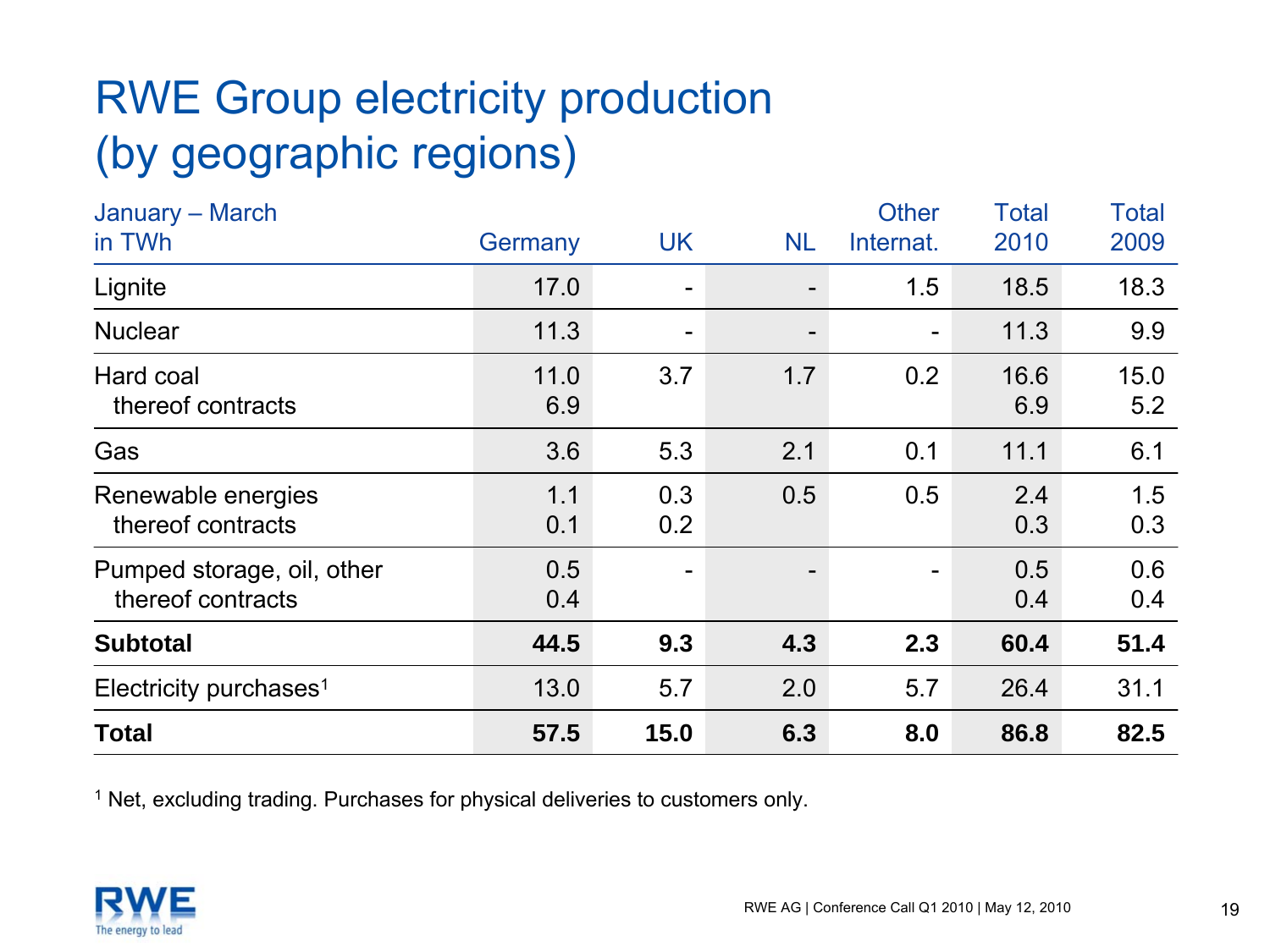# RWE Group electricity sales volume (by geographic regions)

| January - March<br>in TWh             | Germany | <b>UK</b> | NL.                      |                          | Poland Hungary               | Other                    | Total<br>2010 | Total<br>2009     |
|---------------------------------------|---------|-----------|--------------------------|--------------------------|------------------------------|--------------------------|---------------|-------------------|
| Private and commercial<br>customers   | 8.5     | 5.9       | 4.6                      | 0.7                      | 1.5                          | $\overline{\phantom{a}}$ | 21.2          | 17.1              |
| Industrial and corporate<br>customers | 13.2    | 8.1       | 1.5                      | 1.2                      | 1.5                          | $\blacksquare$           | 25.5          | 23.5              |
| <b>Distributors</b>                   | 23.6    |           | -                        | 0.2                      | 1.6                          | 0.4                      | 25.8          | 25.9              |
| Electricity trading <sup>1</sup>      | 8.9     | -         | $\overline{\phantom{a}}$ | $\overline{\phantom{0}}$ | $\qquad \qquad \blacksquare$ | $\blacksquare$           | 8.9           | 10.9              |
| <b>Total</b>                          | 54.2    | 14.0      | 6.1                      | 2.1                      | 4.6                          | 0.4                      | $81.4^2$      | 77.4 <sup>2</sup> |

<sup>1</sup> Net of electricity purchased from third parties.

<sup>2</sup> Difference between electricity production and electricity sales volume due to grid losses, own consumption by lignite production and pumped-storage power plants.

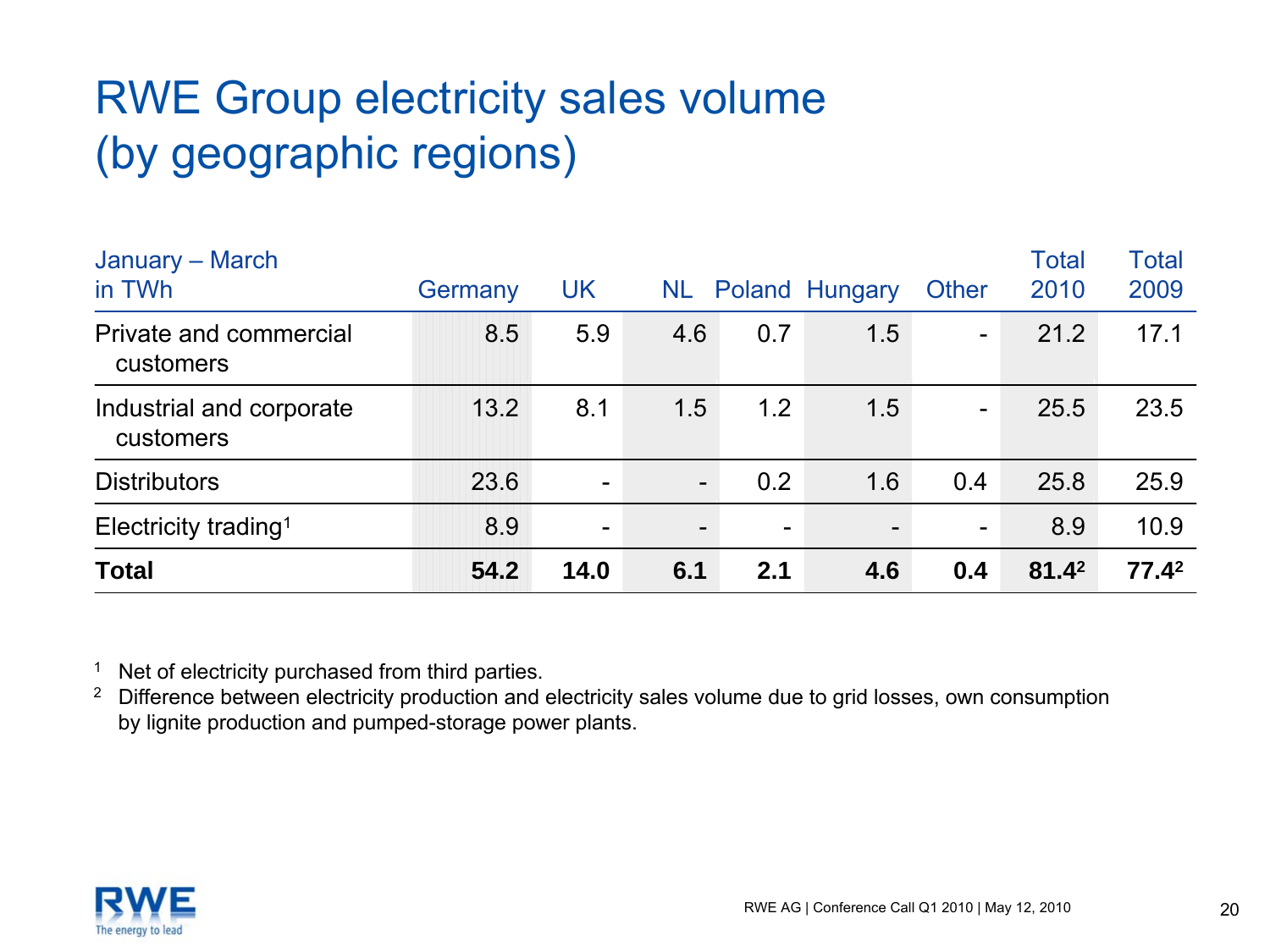# RWE Group gas sales volume (by geographic regions)

| January - March<br>in TWh             | Ger-<br>many | Czech<br>Rep. | NL   | UK   | Other | <b>Total</b><br>2010 | <b>Total</b><br>2009 |
|---------------------------------------|--------------|---------------|------|------|-------|----------------------|----------------------|
| Private and commercial<br>customers   | 12.0         | 16.7          | 31.5 | 20.1 | 0.8   | 81.1                 | 52.9                 |
| Industrial and corporate<br>customers | 13.0         | 7.6           | 15.4 | 1.9  | 3.4   | 41.3                 | 33.2                 |
| <b>Distributors</b>                   | 30.5         | 3.5           | 4.1  | 0.0  | 0.0   | 38.1                 | 36.1                 |
| <b>Total</b>                          | 55.5         | 27.8          | 51.0 | 22.0 | 4.2   | 160.5                | 122.2                |

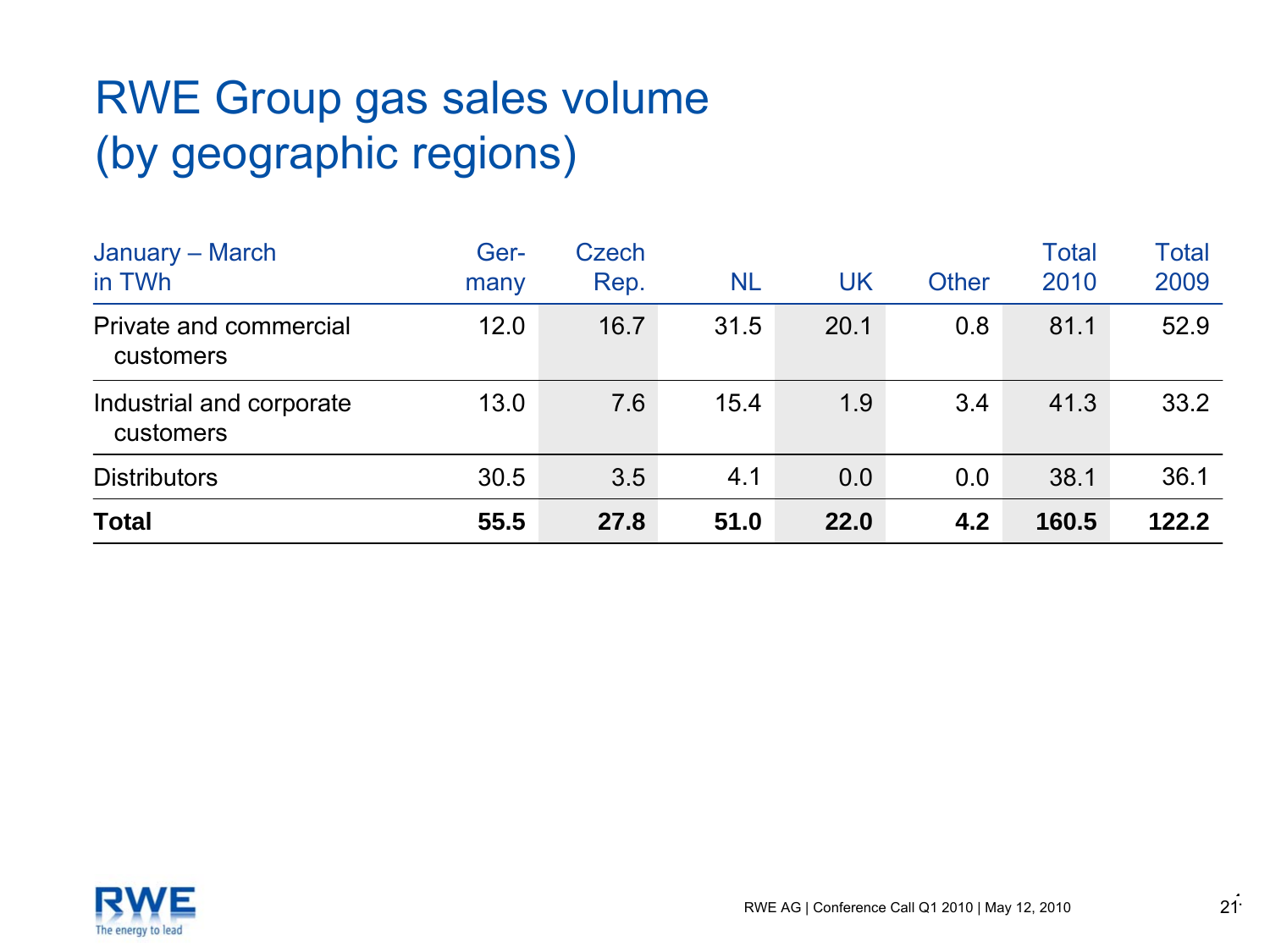### Germany: Clean Dark Spread (CDS) versus hard coal and  $\mathsf{CO}_2$  prices



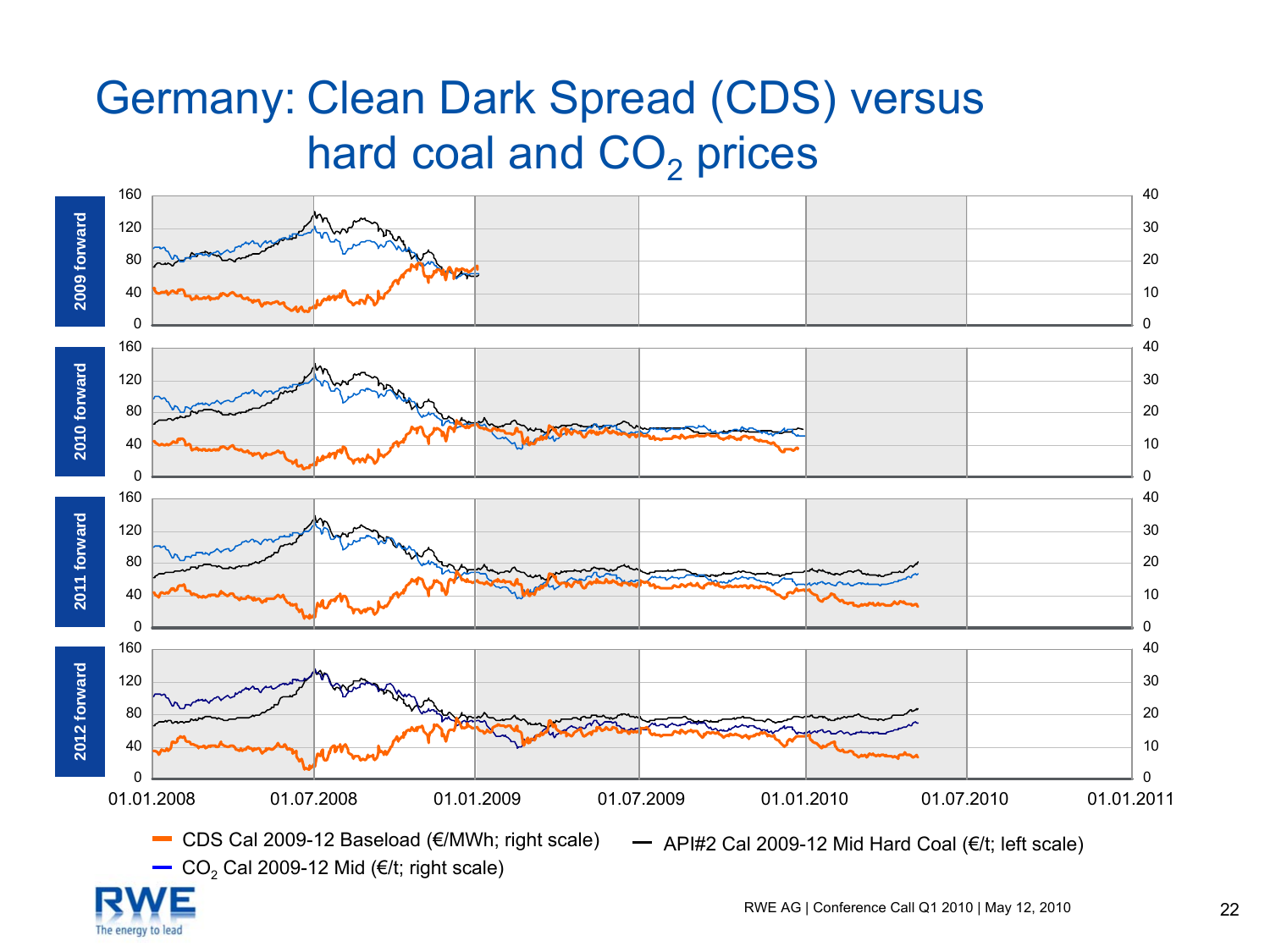## Germany: Clean Spark Spread (CSS) versus natural gas and  $\mathsf{CO}_2$  prices



The energy to lead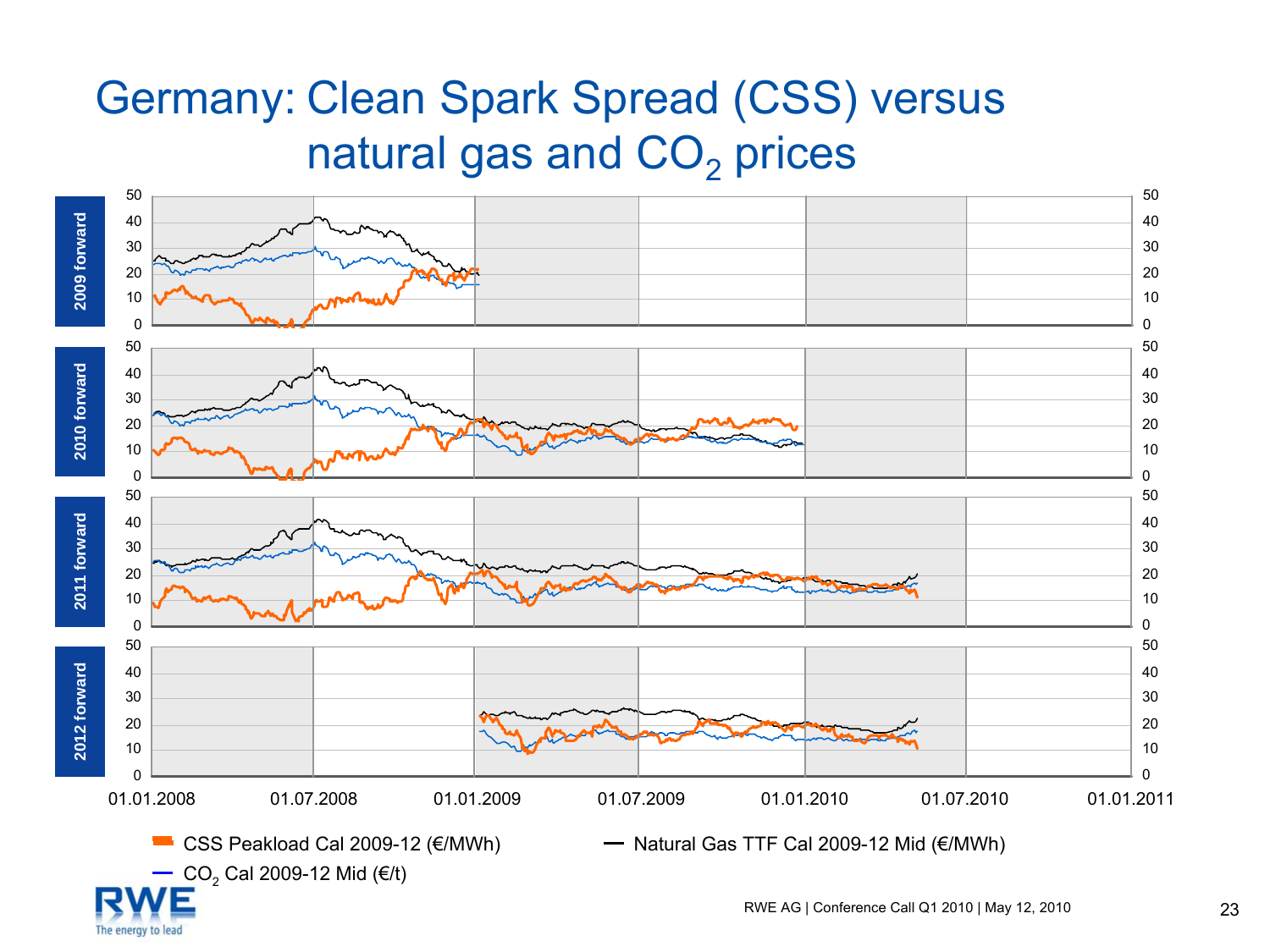# UK: Clean Dark Spread (CDS) versus hard coal and  $\mathsf{CO}_2$  prices



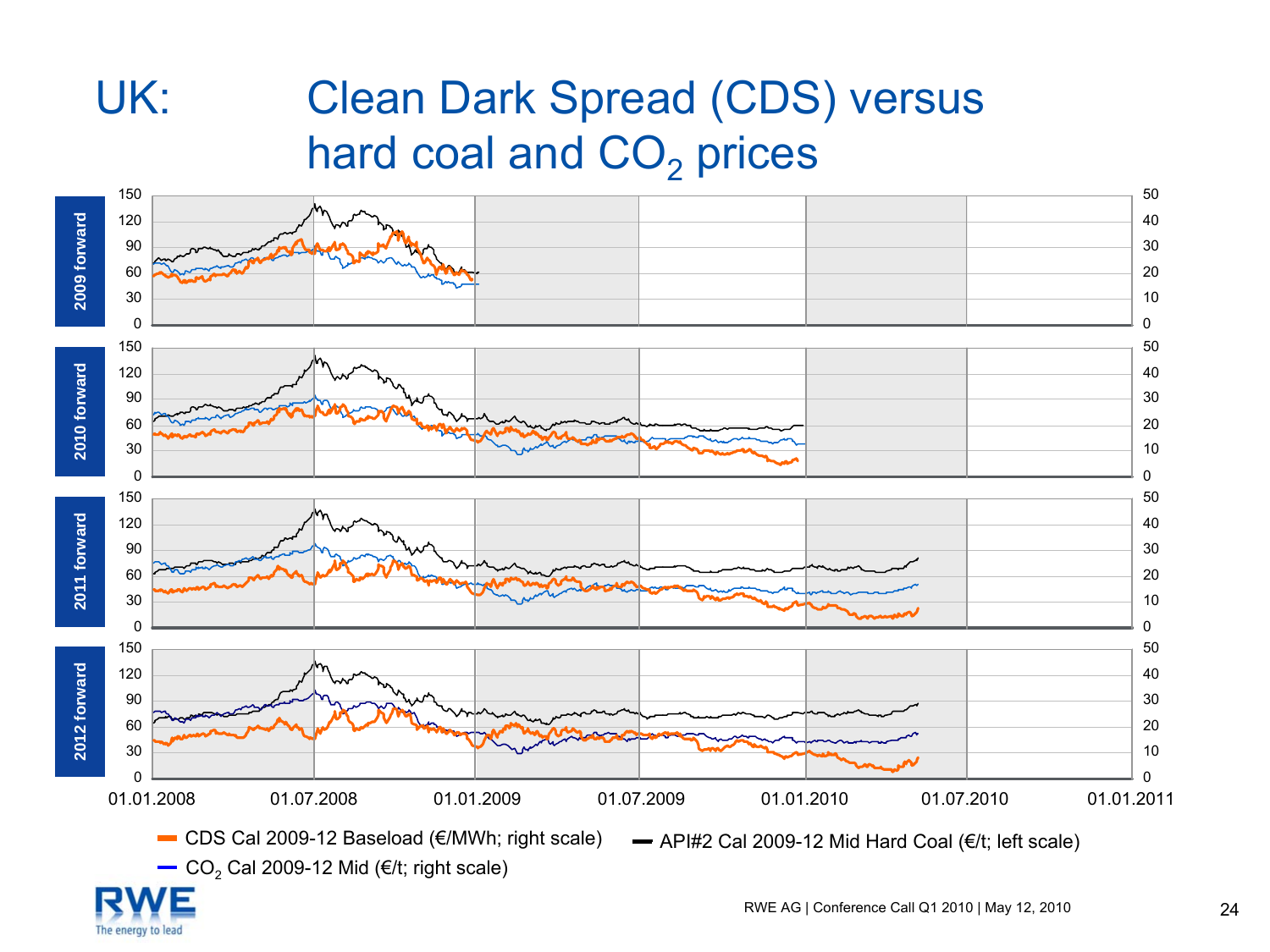# UK: Clean Spark Spread (CSS) versus natural gas and  $\mathsf{CO}_2$  prices



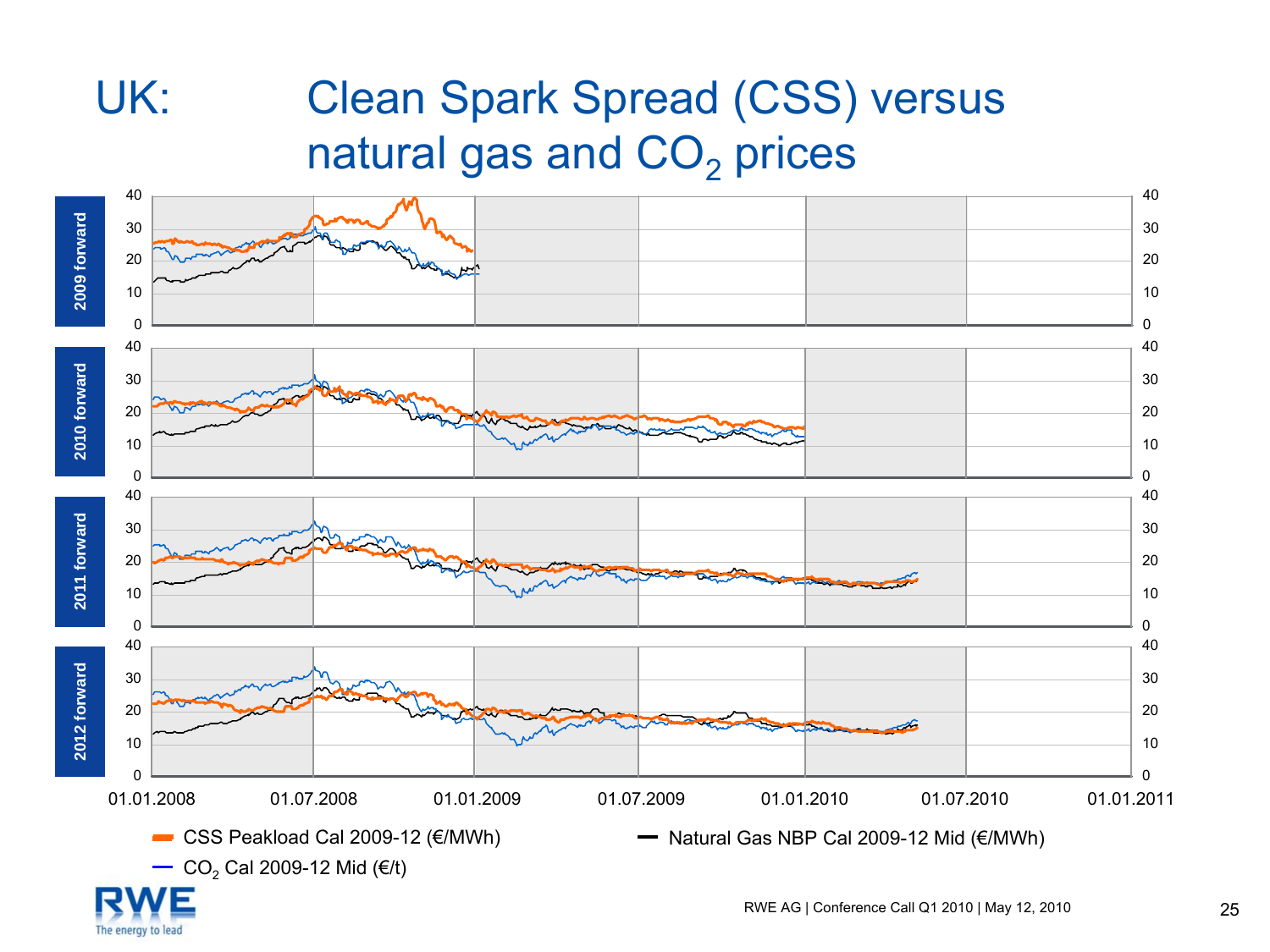### Development of net debt





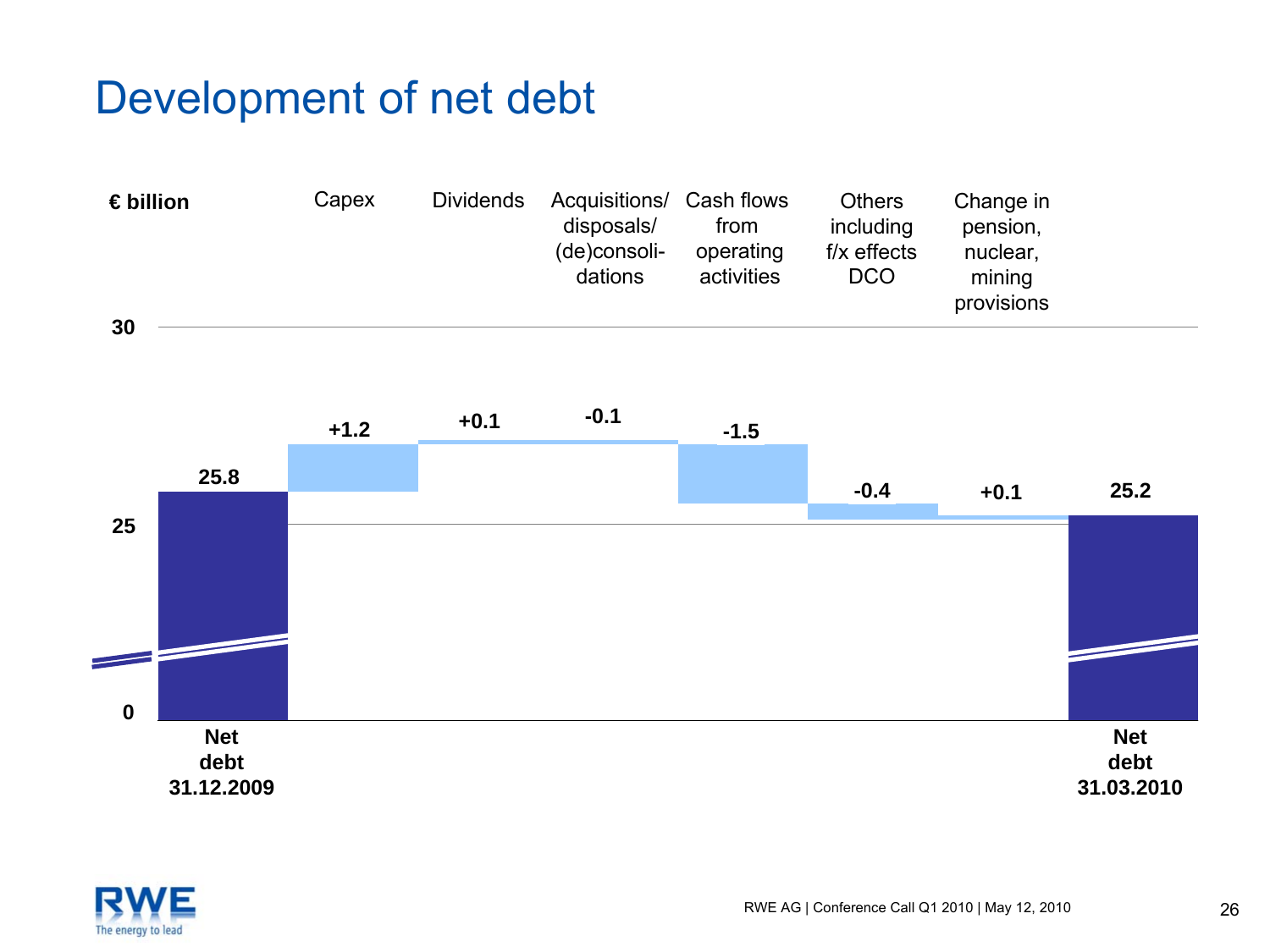# Financial liabilities and assets

(as of 31.03.2010)



1 Excluding variation margins under EEX based commodity contracts which are accounted for in the cash flow statement under 'change in working capital' and which are netted against the fair values of the respective derivatives at any point in time.

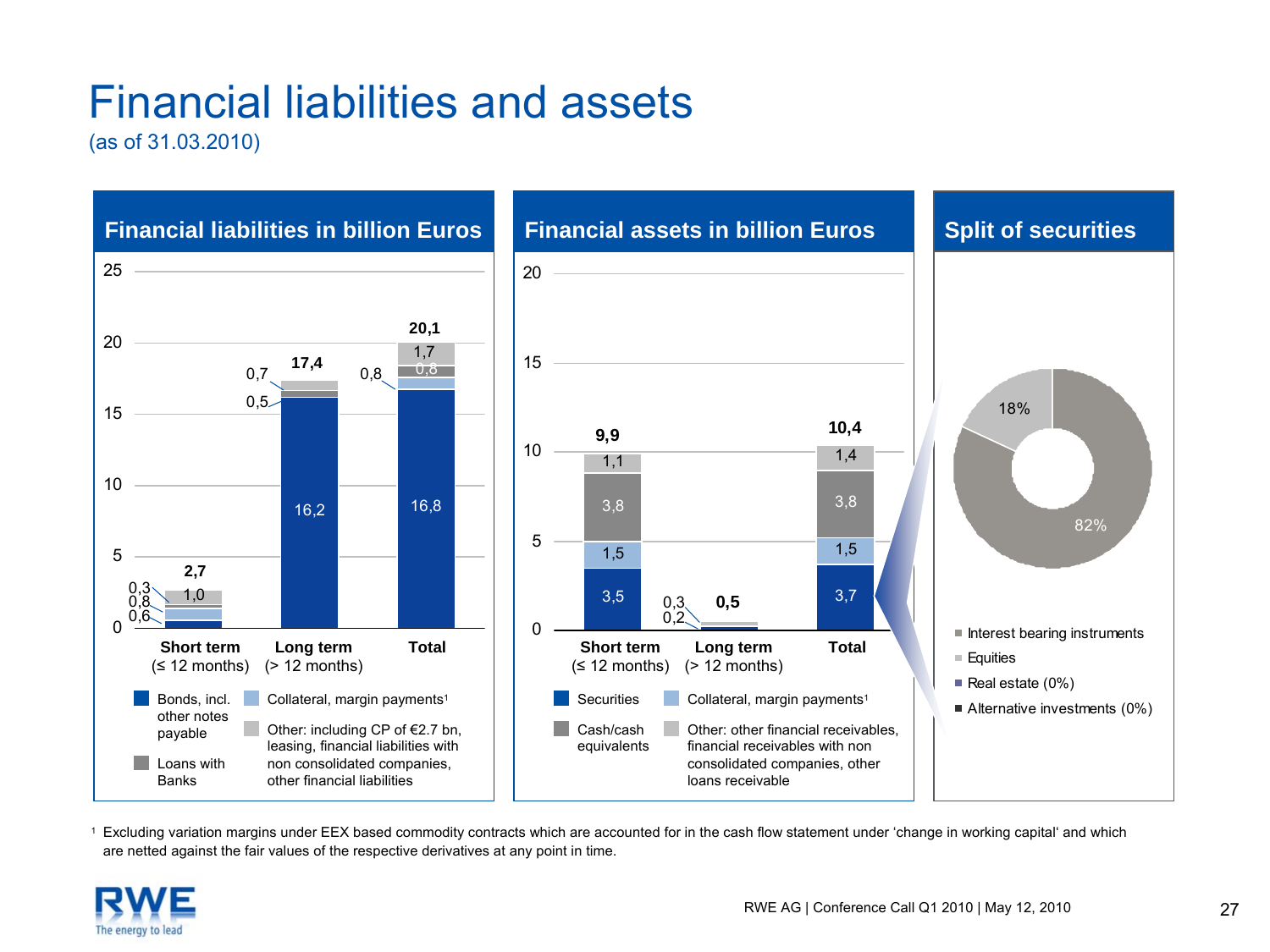### Gross financial debt currency and interest exposure<sup>1</sup>





As of March 31, 2010

<sup>1</sup> Including cross-currency swaps.